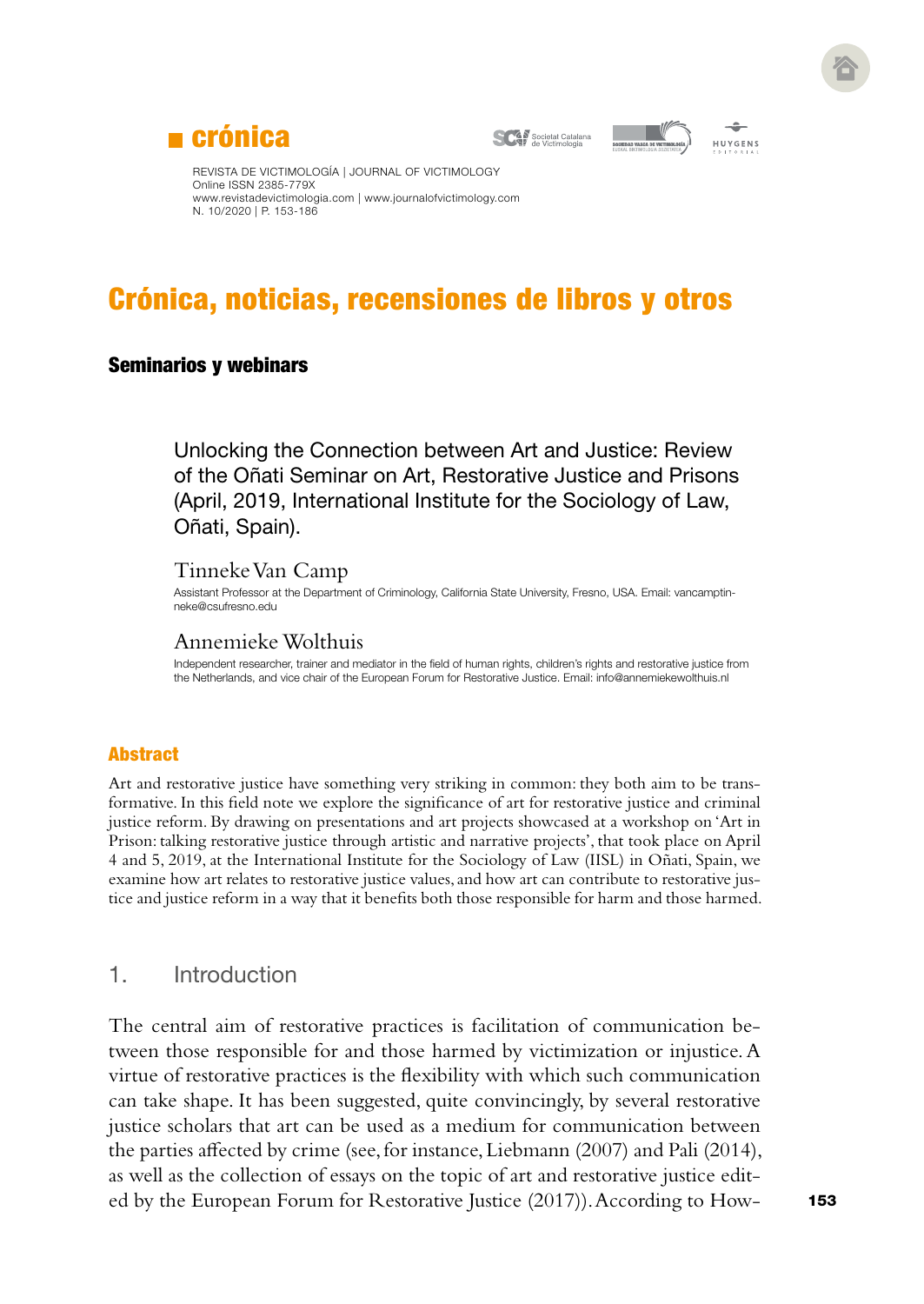ard Zehr (2014), one of the most prominent experts in the field of restorative justice (and a photographer), "if done respectfully and responsibly, […] the arts [...] have tremendous potential to build bridges between people, to encourage mutual understanding and to nurture healthy dialogue" (p.96), which are the goals that restorative justice aims to achieve. Art has been incorporated in criminal justice and restorative justice practices in a wide variety of ways and with various particular objectives, including but not limited to art technique classes in prison, art programs in corrections with the aim of facilitating re-entry and reducing reoffending, art programs for young offenders to help them reconnect with the community, art therapy projects for offenders and for victims, art making as an integral part of victim-offender mediation programs, art exhibitions and installations to promote criminal justice reform and the use of restorative justice, and so on. In light of the above, this field note aims to contribute to the examination of the significance of art for restorative justice. It seeks to explore how art relates to restorative justice values, and how art can contribute to restorative justice and justice reform overall in a way that it benefits both those responsible for harm done and those harmed. To do so, we will draw on the thought-provoking presentations and various remarkable art projects introduced at a workshop on 'Art in Prison: talking restorative justice through artistic and narrative projects', on April 4 and 5, 2019, at the International Institute for the Sociology of Law (IISL) in Oñati, Spain. The workshop, initiated by Gema Varona and Lourdes Fernandéz (Basque Institute of Criminology, University of the Basque Country, Spain) in collaboration with Roberto Moreno (Head of the Justice Service for Adults, Ministry of Labour and Justice, Basque Government, Spain), was a unique and challenging experience, with lively debates about how art can facilitate healing and justice as well as an opportunity to make warm new connections, that we both look back on with great fondness.

## 2. Setting the scene

Oñati is a small, picturesque town in the Basque country, surrounded by mountains, and only at a one-hour drive from Bilbao (an art lover's destination). With its many historic buildings and a lively market square, Oñati makes you feel as if you got flung back in time - it is simply stunning. It is also the home of the International Institute for the Sociology of Law (IISL), a renowned institute that promotes academic workshops on justice related topics and legal cultural issues, making Oñati the ideal place to connect with researchers, practitioners and policy makers with an interest in justice – there is also only a few restaurants in town where workshop participants tend to reconvene in the evening and continue discussions over local delicacies and fine wine. Just outside of Oñati, one can visit a rather unique monastery, the Sanctuary of Aránzazu, with architec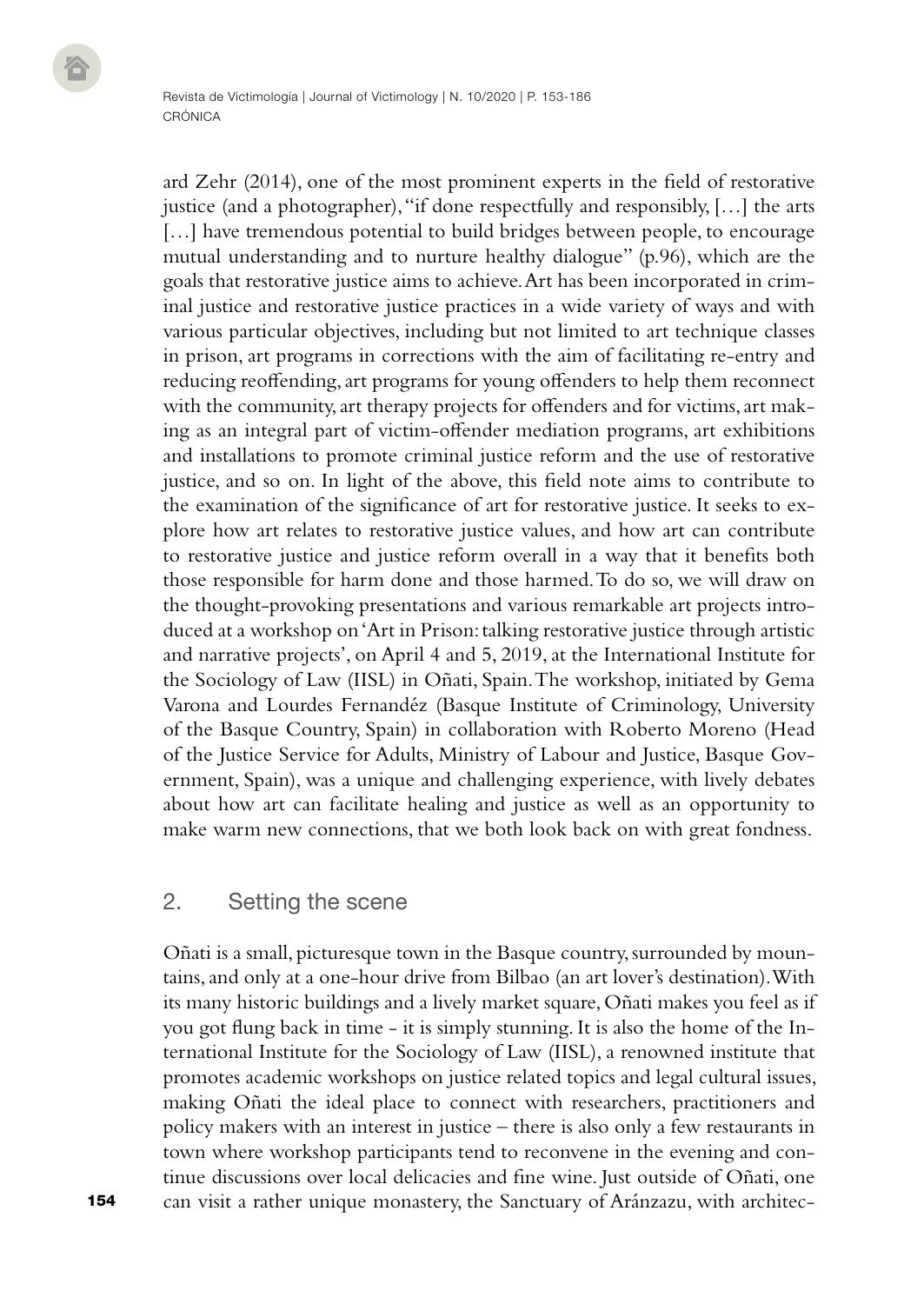tural and visual artwork invigorating the façade, altar and underground gallery – art is embedded into its very core. Hence, Oñati offered the perfect setting for a discussion on the role of art in societal reform and for advancing justice.

The workshop explicitly aimed to be an artistic encounter, urging academics to think outside the box. A diverse group of 27 people from different parts of Europe and North America and from various backgrounds attended, including artists, academics and practitioners (representing restorative justice services, corrections, and juvenile justice services), articulating a wide array of perspectives on art and restorative justice. While there was no pre-established consensus on the role of art or on restorative justice among the participants, there was the utmost respect for divergent opinions, true to the spirit of restorative encounters.

The workshop transgressed the mere idea of the use of arts in prison, contrary to what is suggested in its title. It went well beyond the topic of intramural art programming, with presentations on the use of art in victim-offender mediation or on how art can facilitate communication with the wider community regarding issues in the criminal justice system, as well as presentations by artists with a conviction history. The objective for the workshop was to explore how art and restorative justice can strengthen each other, in the context of prisons and beyond, and how together they can stimulate a different approach to thinking about and improving justice for all affected by crime and impacted by the criminal justice system. However, Varona, one of the organizers, stressed that particular attention should be paid to the use of art and restorative practices in prison - without ignoring their use beyond prison walls-, because the carceral environment is a paradoxical setting for the use of art and restorative justice, each of them wanting to break down or at least minimize the use of confinement and total control. One has to tread lightly and avoid the risk of trivializing and justifying reliance on incarceration by promoting art and restorative justice in prison on the one hand, but also avoid excluding prison officials and other justice agencies interested in penal reform from a discussion on art and justice on the other hand. Finding that fine balance was part of the exercise at this workshop. What we will focus on within the limits of this field note, then, is the various roles art can play, and how they may tie in with restorative justice and justice reform in general.

# 3. The potential of art to instigate transformation

In her opening statement for the workshop, Gema Varona referred to the many aspects of art that could inspire an innovative approach to justice, including its transformative potential. Art does so in a number of ways. On a societal level,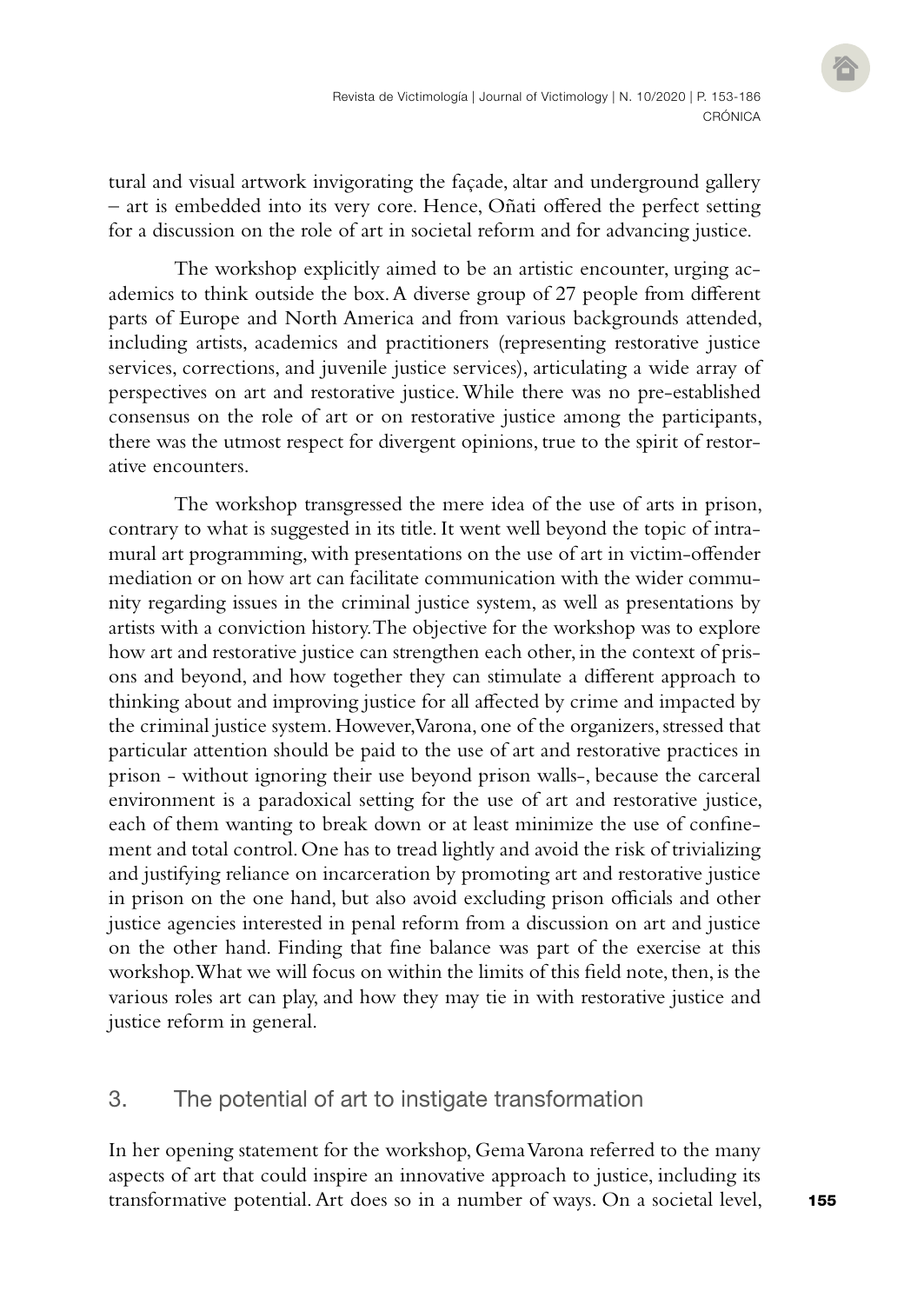art asks questions about social (in)justice and (in)equality. Art is revolutionary. Art resists injustice. All of the above also applies to restorative justice. On an individual level, for instance for those responsible for harm and those harmed<sup>1</sup>, art can be transformative through its therapeutic and empowering effect. Both art and restorative justice allow for the expression of emotions - in fact, they encourage it. They aim to document and make visible hurt and injustice in an effort to find healing. A practical illustration of the transformative potential of art was provided by Leyre Padilla (Master's student, University of the Basque Country, Spain), who explored the potential of prison-based music programs to provide a path to reintegration. Her comparison of empirical findings from two music programs in the UK and Australia were promising for expanded implementation in correctional facilities that are engaged to support re-entry.

The co-organizers of the workshop, Robert Moreno and Lourdes Fernández added that a conversation about art and justice could also generate much-needed new language for restorative justice because art speaks from the soul and allows for ethical imagination, which, again, is indispensable to activate and support change of the criminal justice system from within and beyond its margins.

# 4. Art challenges total institutions

A number of presenters, however, contested the idea that the criminal justice system can be changed from within – they argued that the criminal justice system is reluctant to change. Some favoured an abolitionist discourse, also in the discussion on the use of art. For instance, Emeritus Professor **Harold Pepinsky** (Indiana University, USA) emphasized the need to make peace instead of punishment. He urged us to consider the idea that art in prison and transformative justice within a retributive context are rather contradictory. His discourse leaned towards penal abolition rather than improving extant punishment practices. While the USA has the highest incarceration rate and restorative practices in the USA remain exceptional, Pepinsky drew on his own experiences as a trained mediator in the USA as well as on the apparent transformative qualities of peer mediation in schools, and on the discourse of Murder Victims' Families for Reconciliation, a group in the USA who are not only advocating for the abolition of the death penalty but also for the use of restorative justice [\(https://](https://www.journeyofhope.org/)) [www.journeyofhope.org/\)](https://www.journeyofhope.org/)). Mediation is about togetherness and thriving to-

156

This terminology was generally preferred by workshop participants instead of using the terms 'victim' and 'offender'.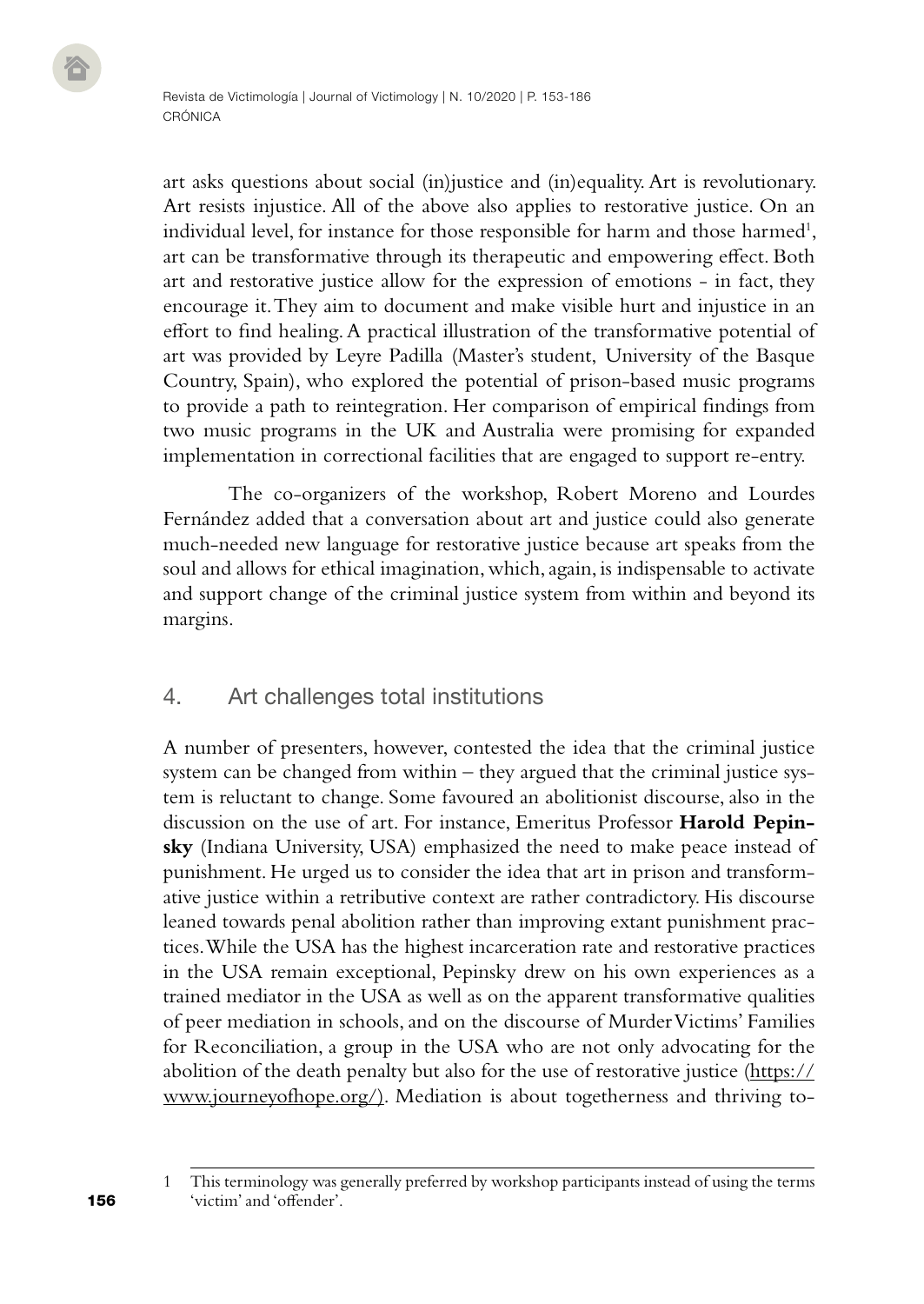gether by allowing those affected by a hurt to explain the meaning of their experiences in order to achieve peace, not punishment, Pepinsky concluded.

Nicola Valentino and Giulia Spada (visual artists, Italy) also unequivocally reckoned with the impact of total institutions, which they argued can be found not only in prison, but also in medical hospitals, schools and the street. Valentino and Spada are building an archive of art created in such institutions in order to resist their very confines, thereby highlighting the importance of the creative process rather than the final product. One particularly gripping example in their collection was a graphic novel written and drawn by Spada's father, Luigi Spada, while he was trapped in hospital with a serious physical illness, deprived of visits from his children due to his particular medical condition, and where he also passed away. There was no particular reference to the restorative potential of art, or a particular forward looking perspective even, but the message embedded in the drawings Valentino and Spada showed, which emphasized the suffering due to confinement, was nonetheless potent. Drawing on his own experiences with incarceration, art, Valentino concluded, is not an opportunity, but a conquest – it was not entirely clear whether he meant to say that art needs to be upsetting, as indicated in the title of their presentation ("*L'arte Ir-ritata*", which we interpreted to mean 'art that irritates'), or whether it may be hard to create art while being confined. Either way, for them, art should urge people to question reliance on total institutions, and, as such, force through change *of* the system rather than making changes *to* the system.

Also, Dario Malventi (Italy) and Nekane Basauri (Basque Country, Spain) contended that the prevailing retributive justice system might not be ready to allow for the restorative potential of insider art to transpire. Theirs was an account of censored prison art in Spain. Malventi drew heavily on Foucault's discourse on micro-powers and the destructive part of control to contextualize the censorship Basauri and he experienced in 2016, when in San Sebastian, Spain (then the European Capital of Culture), an art exhibition on social reintegration was organized. Basauri had offered the art work of her husband, an ex-militant of ETA who was then, and still is today, imprisoned. It was work he and some other incarcerated individuals made in prison, including paintings and sculptures crafted from wooden sticks, which were shown at our 2019 workshop. These were impressive pieces of art, which demonstrated wonderful talent and very captivatingly represented life in prison. It depicted the experiences of individuals serving a long sentence, often in isolation and deprived of frequent contact with loved ones on the outside (according to Basauri because of her husband's membership with ETA, rather than with breaking prison rules that usually explains isolation in prison). The organizers accepted the art work for inclusion in the 2016 exhibition in San Sebastian, but changed their minds closer to opening day. The artefacts were mounted but wrapped in brown paper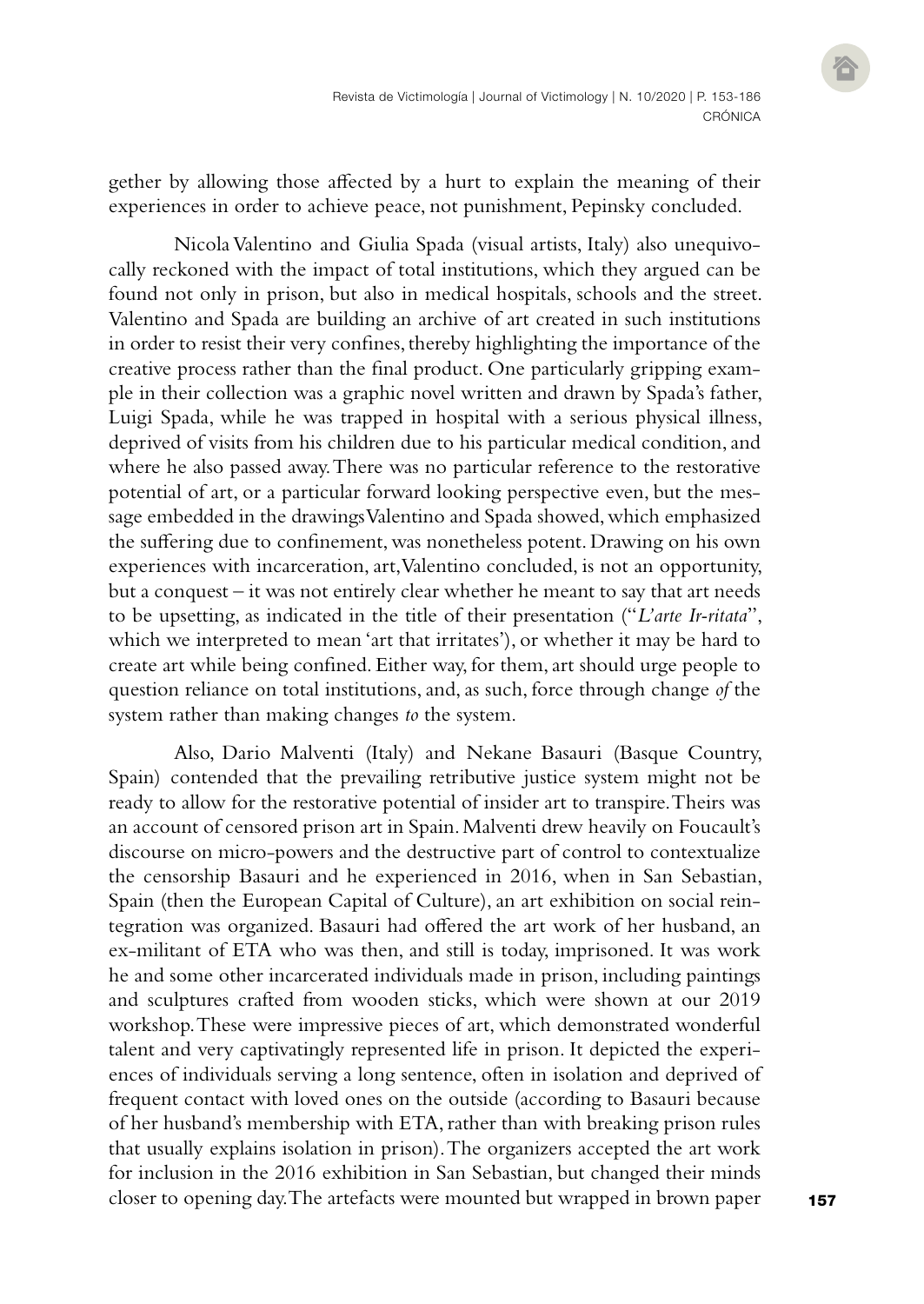and simply labelled 'censored art work', without mention of the incarcerated artists' names. Three thousand people visited the exhibition. The art was not offensive or harmful for victims, Malventi insisted. A creative act was substituted with revenge, dixit Malventi. This conclusion sparked a challenging discussion during the Oñati workshop, especially among the Basque and Spanish participants, on who is deserving of the label of most harmed: those harmed by crime or those incarcerated for it. It would have been interesting to have heard from those harmed by ETA violence themselves, and from the organizers of the 2016 San Sebastian exhibition on social reintegration who decided to censure art work, about whether and how these pieces of art might have been disagreeable. Censorship should be resisted, and those harmed by ETA violence might have appreciated some input in whether or not showcasing these pieces of art would have been distressing. A conversation about this would have been the restorative way to resolve the exhibition organizers' dilemma.

# 5. Art builds bridges between communities

As suggested by Zehr (2014), art can build bridges and facilitate communication in order to strengthen a sense of community. Similar ideas were palpable in **Raymond Watson**'s art work (visual artist, Northern Ireland), in which he aims to bridge social gaps by challenging the idea of prison, both real prisons and invisible prisons, the latter being, for instance, belief systems and community conflict to which people may be confined. This notion was perfectly illustrated by his reference to the 'Peace Wall' in his hometown of Belfast, dividing neighbourhoods and acting like an 'invisible prison' wall. In one of his art projects, he has the Belfast 'Peace Wall' surrounded and crossed with miles of flags created by children and youth in the various neighbourhoods to bind them together and create a sense of community cohesion, which is one of the explicit aims of restorative justice – community cohesion is required to address the root causes of crime (Zehr, 2015), which ultimately leads to a safer community for all. In another, he recorded the sound of jangling prison keys, the soundtrack of daily life in Northern Irish prisons during the political conflict in the 1970s and 1980s, which he had been subjected to himself (the keys he used for the recording were the keys of the prison he had been locked away in).

The role of art in community building was further unravelled by Brenda Morrison (Simon Fraser University, Vancouver, Canada), who focused on the power of weaving narratives and building a sense of community through the use of indigenous art. Social healing can be achieved through creating a common narrative, which could ultimately strengthen community to better prevent crime and victimization. This may be seen as an endless, or even futile,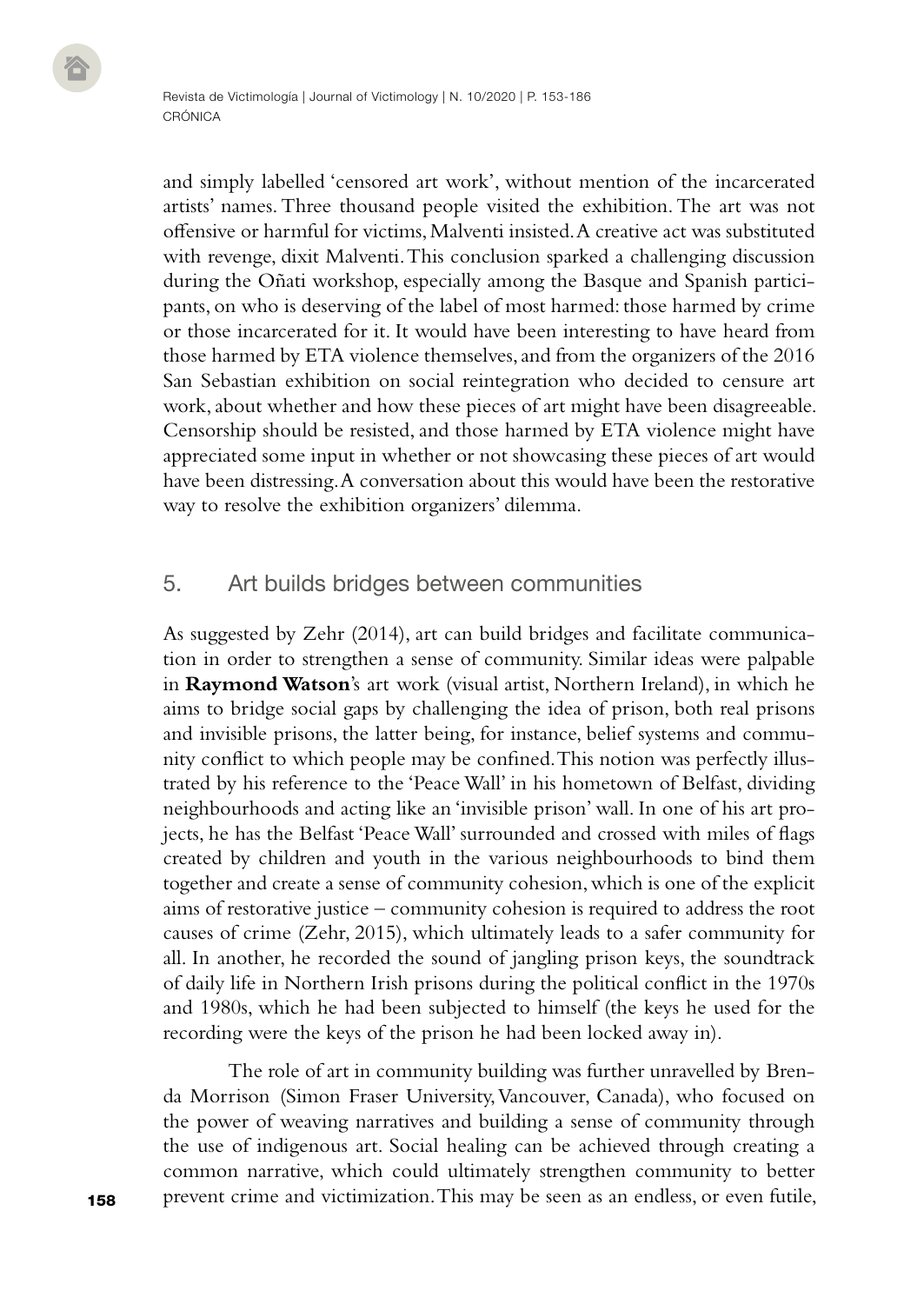process by some, like the hummingbird in the lead part in a classic indigenous tale, doing its best to extinguish a forest fire by carrying one single drop of water in its beak to drop over the fire on each of its many flights over the burning forest. But, with the hummingbird, we have to at least try and do what we can to improve a damaging situation, even if we don't exactly know what the end result will be.

Stories as a tool for restoration, education and social change was also central in one of our own papers. Annemieke Wolthuis (researcher, trainer and mediator in the Netherlands, and vice chair of the European Forum for Restorative Justice) demonstrated the use of digital storytelling with incarcerated individuals in Belgium, and designing personalized masks with young people in detention in the Netherlands, both of which are powerful artistic tools to help (young) people find their voice and raise awareness about their personal struggles. Putting up theatre productions in prisons or inviting people with a conviction history and those harmed by crime to talk in prison about their experiences are also useful interventions that were shared. Another wonderful example of the power of storytelling is a weekly soap on Rwandan national radio as part of a peace building project. *Radio La Benevolencija* is a foundation that uses stories to educate populations about the prevention of group violence, initiated by Anneke van Hoek and others, and inspired by Ervin Staub's work. The soap opera they created has been on air for 15 years now and is still popular. The soap opera dialogues seem to connect well with listeners, as they portray harmful experiences listeners may have also had and address how such hurt can be restored. Wolthuis linked these various art projects to desistance theory and theories on social change as well as to Hannah Arendt's assertion that stories enable us to 'reclaim our human dignity', rather than being passive victims or objects of others' discourses (1968: p.216).

The possibility of community building through the use of art was additionally illustrated by Alex Carrascosa (self-described 'artivist' (artist/activist), Spain). He designs artefacts, social technologies and 'CreActive' assemblies to promote dialogue and growth in order to collectively deal with the aftermath of social conflict, such as armed political conflicts in Spain and Colombia. Key in his work is the activation of the spaces in-between groups, or on possibilities rather than contradictions. His projects include Dia-Tekhne, a relational painting project in which dialogue and ultimately community building happens through co-creating art in public spaces: participants start painting individually on the outer rim of a circle and slowly paint their way towards the middle to emphasize co-existence and collective narrative [\(http://diatekhne.com/](http://diatekhne.com/)). He also started mapping events associated with armed political conflict in Spain to improve understanding of similarities of events during these heated times, to prevent repetition of such conflict in the future. This map of events is represented by a time spiral, instead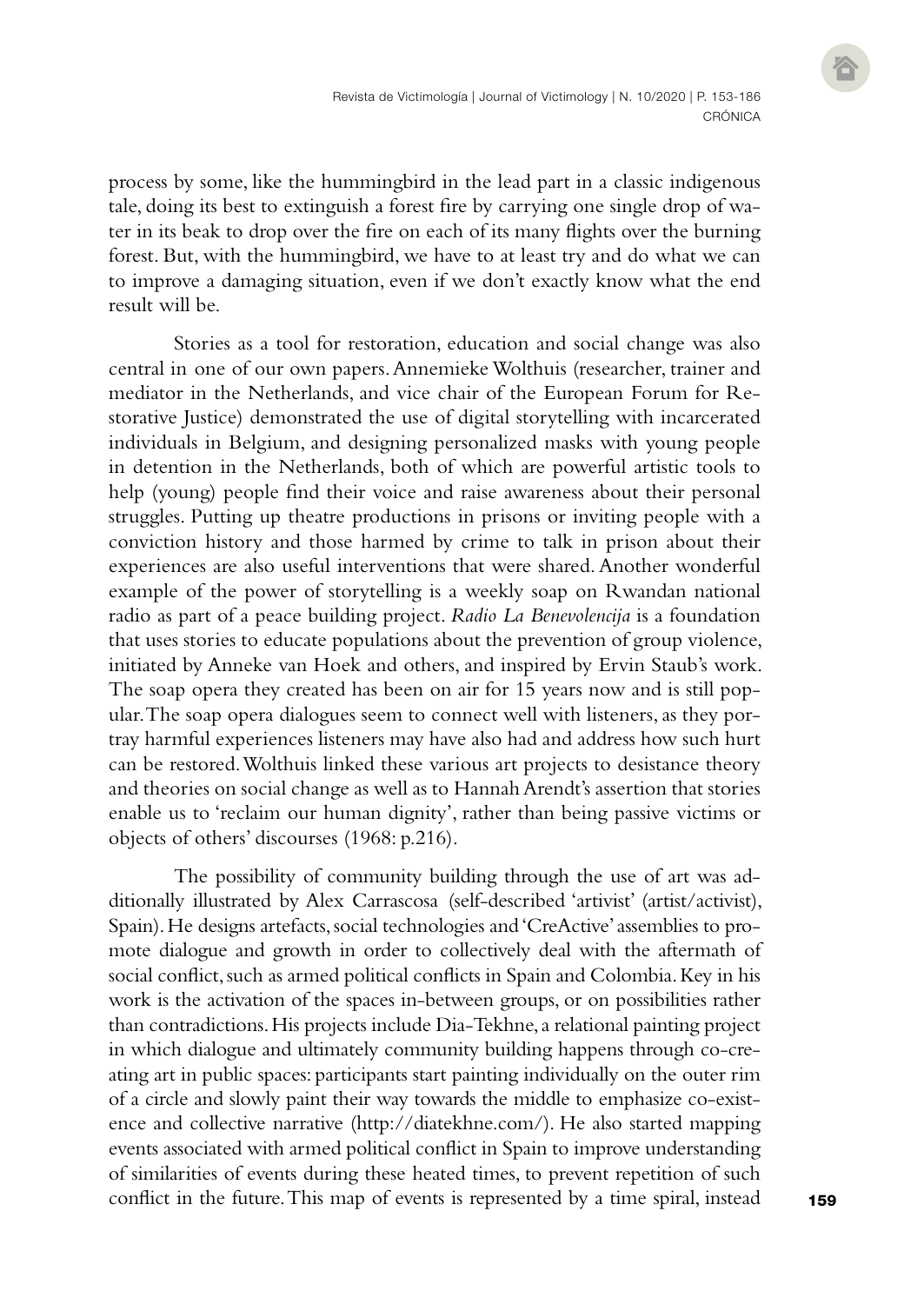of a timeline, which allows visually connecting different milestones in time and providing meaning for why they may have happened.

## 6. Art can prompt an interest in restorative justice

It was further argued that art programming can be used to awaken an interest in restorative dialogue. Katerina Soulou (PhD candidate Aix-Marseille University, France) presented findings from a theatre project she ran in a women's correctional facility in France. She was inspired by the dialectical format of ancient Greek theatre, the theatricality in social interactions, and the ritual characteristics of restorative encounters. In one of the theatrical activities she led, incarcerated women were invited to create a new persona. Another involved a fictitious restorative circle. Soulou found that theatre in prison created a space for meaningful interaction and expression of feelings by playing different roles. In addition, following participation in a fictitious restorative circle, the incarcerated actresses wanted to know more about restorative justice and how to get in contact with the people they had harmed. In other words, scenic practices in prison can be used to promote restorative justice inside prison and prepare incarcerated individuals for eventual restorative encounters. Lourdes Fernández' (University of the Basque Country, Spain) talk complemented Soulou's observations about using narratives and storytelling in carceral environments, as she experienced in the context of her Ph.D. field work in a prison in Texas, USA. The particular program she observed had a strong religious focus and made use of biblical narratives to facilitate conversation and thinking about justice among incarcerated individuals, to the same effect of encouraging restorative conversation.

Maria San Miguel, a Spanish actress and theatre company director, recounted a similar experience. She created *Proyecto 43-2*, which involved the recording, archiving and displaying of the stories of those involved in fifteen cases concerning attacks by terrorist organization ETA in Spain: family members of victims, those responsible for the attacks and the mediator involved in the restorative response to each of the cases. Drawing on their stories, San Miguel created a fictitious, aggregate case in the form of a play, '*La Mirada del Otro*', which was nominated for the prestigious Max national theatre award in Spain and has been on tour, including performances in prison. After seeing the play, either in prison or outside, some people have started their own journey into restorative justice. The stage play manages to raise awareness and encourages people to ask questions. Ultimately, it seems the theatre piece is also serving to build common memories (which reminded us of the idea of collective memory building often associated with Truth and Reconciliation Commissions; see, for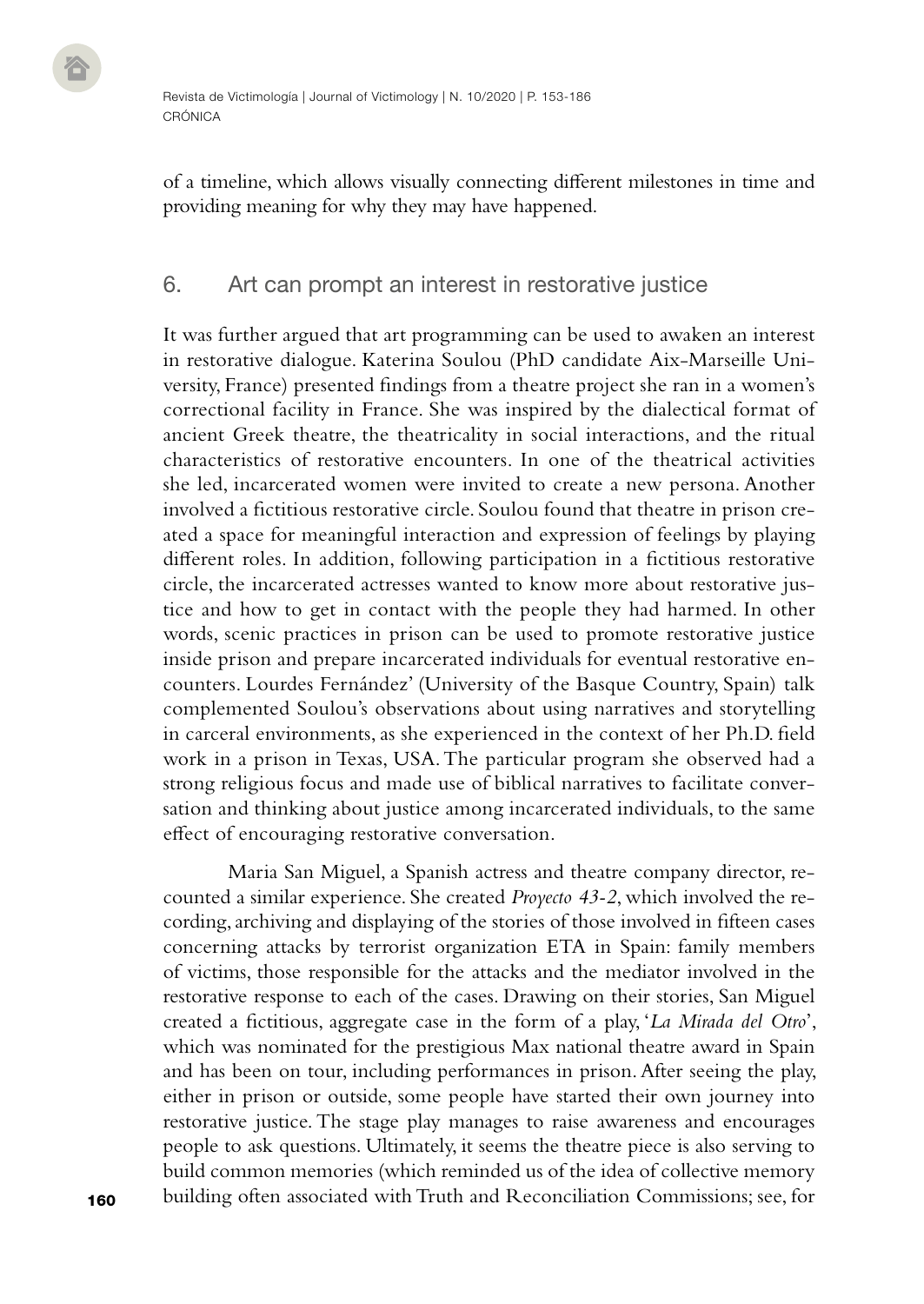instance, Valiñas and Vanspauwen, 2009) as well as to promote the idea of conciliation and collective healing. Moreover, '*La Mirada Del Otro*' is only the first in a series of plays San Miguel has initiated, each of which concerns a different issue associated with the history of political terrorism in Spain, including VOM but also the experiences of people associated with ETA in the criminal justice system, leaving room for plural truths, different opinions and difficult conversations, common in restorative meetings, as concluded by Gema Varona.

## 7. Art as a vehicle for conversation

Several examples provided at the workshop suggest that art can also be a vehicle for conversation and restoration, *e.g.* through co-creation of an artefact as a symbol of solidarity between participants in a restorative process as presented by Clair Aldington (Northumbria University, Newcastle, England; artist; mediator), and through the use of movies and literature to facilitate narratives in restorative encounters as explained by Claudia Mazzucato (Università Cattolica del Sacro Cuore, Milan, Italy) and Guido Bertagna (mediator, theologist, Italy). Aldington, who is an artist as well as a trained mediator, uses art as a medium for persons responsible and persons harmed by crime to express themselves and create a shared and safe space for expression. Throughout her own art work, using cloth and homemade paper, she plays with words and dissects the particular lexicon we use to label events and those affected by them. Aldington also highlighted the healing effect for persons responsible for harm of gifting a piece of art to a community organization, as a means of apology, because the gift produces a sense of recasting following fear of being out-casted due to an offence. Similarly, Mazzucato and Bertagna, who had acted as mediators between those harmed by and those responsible for armed political terrorism against the Italian government in the 1970s and 1980s, explained how they relied on movies (*e.g.* '*Le Fils*', of the brothers Dardenne), poetry and novels to inspire conversation between participants, who often struggle to find words to express their emotions. Regular mediation techniques, they argued, were inadequate in the particular cases they took on. Talking about the history and judicial decisions in these cases hampered the participants' story and burned them out. The story in the movie shown or passage from a novel recited, however, spoke to the participants and helped to re-open their stories. Art, then, became a mediator, playing the same role as the facilitators by providing useful reflections and a framework. Not all art can fulfil this role, it was argued – only those pieces that tell a story and use words or imagery that can be borrowed, in search for recognition of each person's distinctive scenario, are helpful.

A brief but scheduled comedic intermezzo by Alberto Olalde (Lecturer of Social Work at the University of the Basque Country, Spain; mediator;

161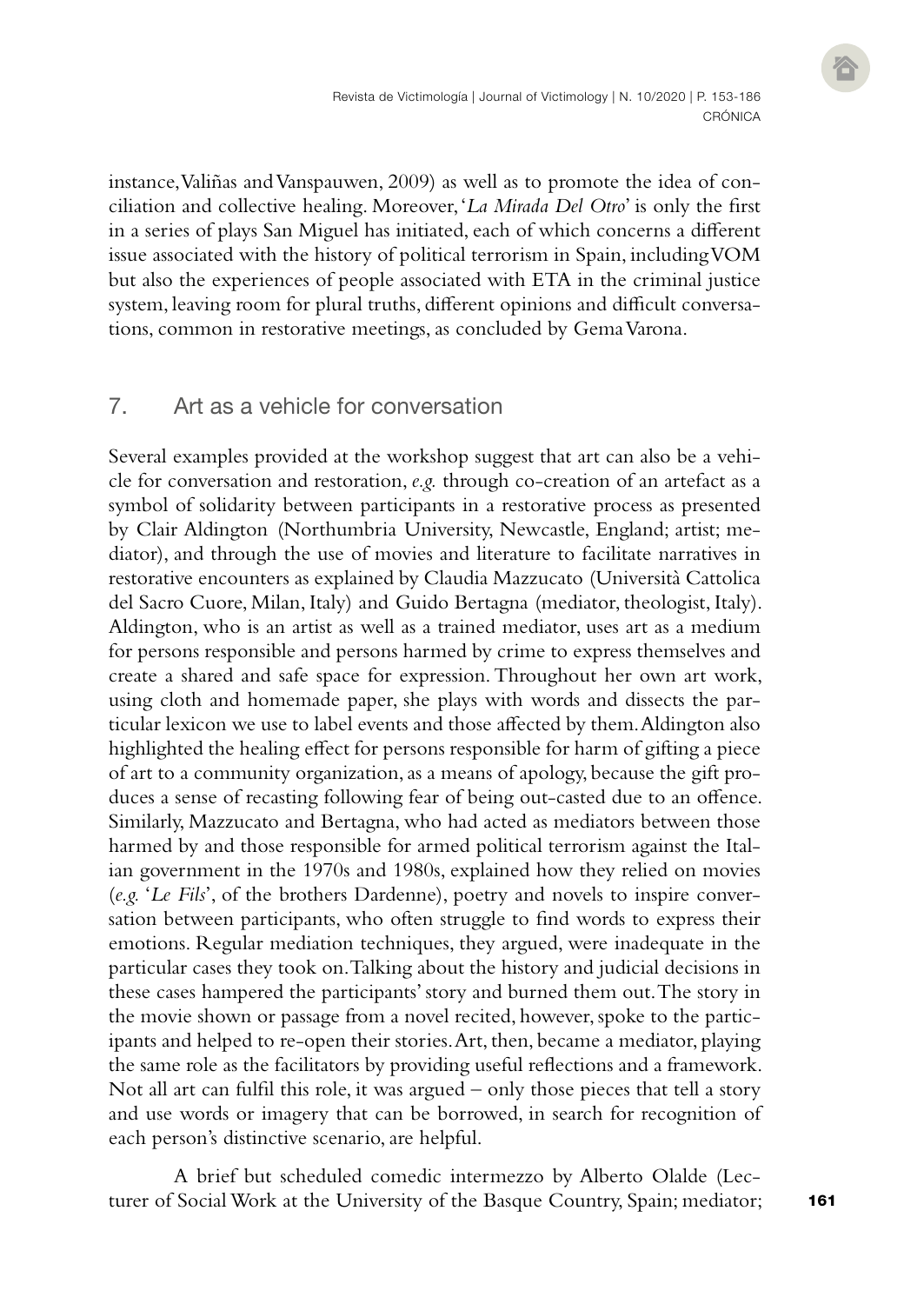clown) established that humoristic storytelling can also have a binding and disarming effect in many settings, and encourage conversation, including in restorative work.

## 8. Is art per definition restorative?

One of us, Tinneke Van Camp (California State University, Fresno, USA), drew on reflections from artists either teaching art programs in state-level correctional facilities in California or organizing exhibitions with art created by people with a conviction history in California, to explore whether or not art making can be considered to be restorative. While working on art was in no uncertain terms and almost unanimously labelled as empowering and transformative, as well as a means to reconnect with life beyond prison walls, it is not necessarily identified as restorative. For it to be restorative, victims should be involved, which is not often the case in intramural art programs. Showcasing art created by people with a conviction history to the wider community, which may include victims of crime, however, has the potential of restoring some sense of justice. This could happen by opening a dialogue and raising awareness about life in prison and talent among (formerly) incarcerated individuals through their art.

In fact, during the workshop, the voice of those directly harmed by crime was less present – although, of course, many incarcerated individuals have also often suffered adverse experiences. A few argued that victims of crime would not be interested in the art and voice of those who offended, but empirical research in victimology suggests otherwise. Victims are interested in hearing the voices from those responsible for harm. Victims do not tend to be vengeful – they frame justice in different terms (*e.g.* Strang, 2002). Moreover, victims' voices are also often silenced, muffled or misrepresented to justify penal policies. Art may actually create a space for all affected by crime and the justice system to share and overcome the label of victim, offender and bystander. However, as clarified by one of the participants, a dialogue between the harmed and responsible parties is impossible unless they are willing to listen to each other and acknowledge the other's suffering. They have to be ready to acknowledge the narrative of the other. Only then can it be truly restorative.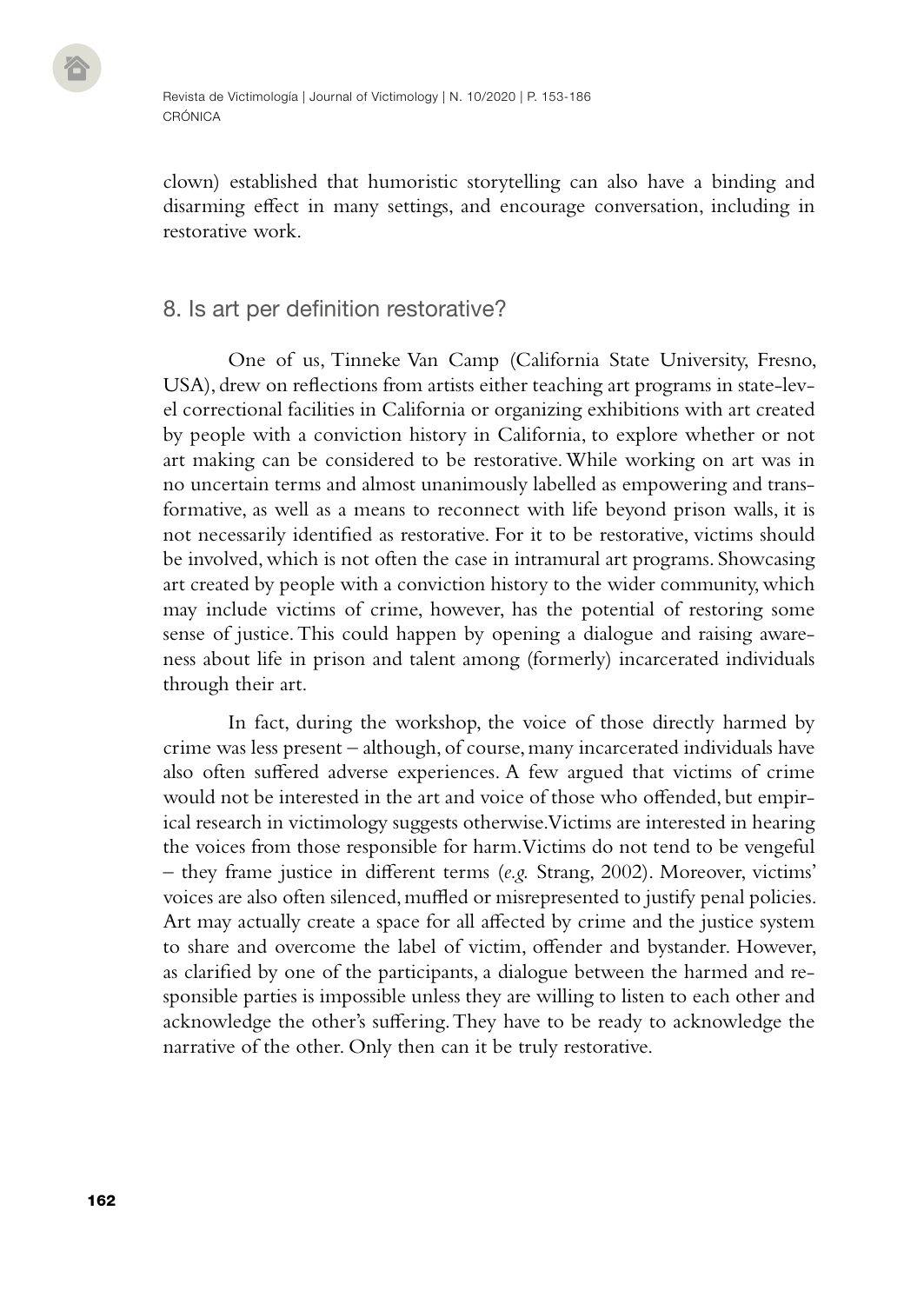# 9. Conclusions

In her concluding remarks for this workshop, which encompassed a variety of ways in which art can be useful in the criminal justice system, including in prisons, and enhance criminal justice reform, Varona referred to art as critical for people's mental health, but also as symbolism, restoration, and therapy. Art challenges the idea of total institutions and is, therefore, also resistance. It is multimodal and dynamic, implying that it can be adapted to various situations that call for the creation of connections, as apparent in Carrascosa's work discussed above, for example. Art allows expression of voices and finding someone to listen. As such, it can be transformative, on an individual and a societal level. In sum, much like restorative justice, art can be transformative and help build bridges between communities to advance and achieve something better. In addition, art can help advance a restorative dialogue between parties affected by harm. It is, thereby, important to pay attention to lexicon and choice of words, as highlighted by Aldington. Over the course of the two-day workshop, participants, for instance, explored various terms to replace 'offender' and 'victim', and seemed to favour 'person responsible' and 'person harmed' instead. Pepinsky offered that maybe we should speak in terms of 'if you have been victimized' and 'if you have offended' to avoid labelling people as 'a kind of person'.

While the workshop may have resulted in more questions than answers to the overarching workshop objectives, one thing is clear: art makes people talk and talking brings people together, a key restorative objective. Academics have to continue to meet with artists and together they should continue to strike up conversations with policy makers and people working in the criminal justice system. Art is powerful. It can raise awareness about conciliation. Art can create a sense of community within and outside of prison, and reconnect communities. Yet, as one of the participant's stressed: by doing art in prison we are hiding the dreadfulness of prison – the act of depriving liberty is always ugly, even when human rights are respected (which should always be the case). Intramural art programming should not make prison more acceptable – prison should always be a last resort. Art can amplify the message of needing to move away from reliance on incarceration and to promote restorative justice approaches.

Finally, we agree with Varona who warned participants to also let art just be art – it can be restorative, but sometimes it should be allowed to merely be art. If we overemphasize the need for art to be functional, it may lose it essence of simply being beautiful.

(For those with an interest in this topic, the workshop organizers and participants are working on a book based on the workshop presentations. This book is scheduled to be published at the beginning of 2020, and will include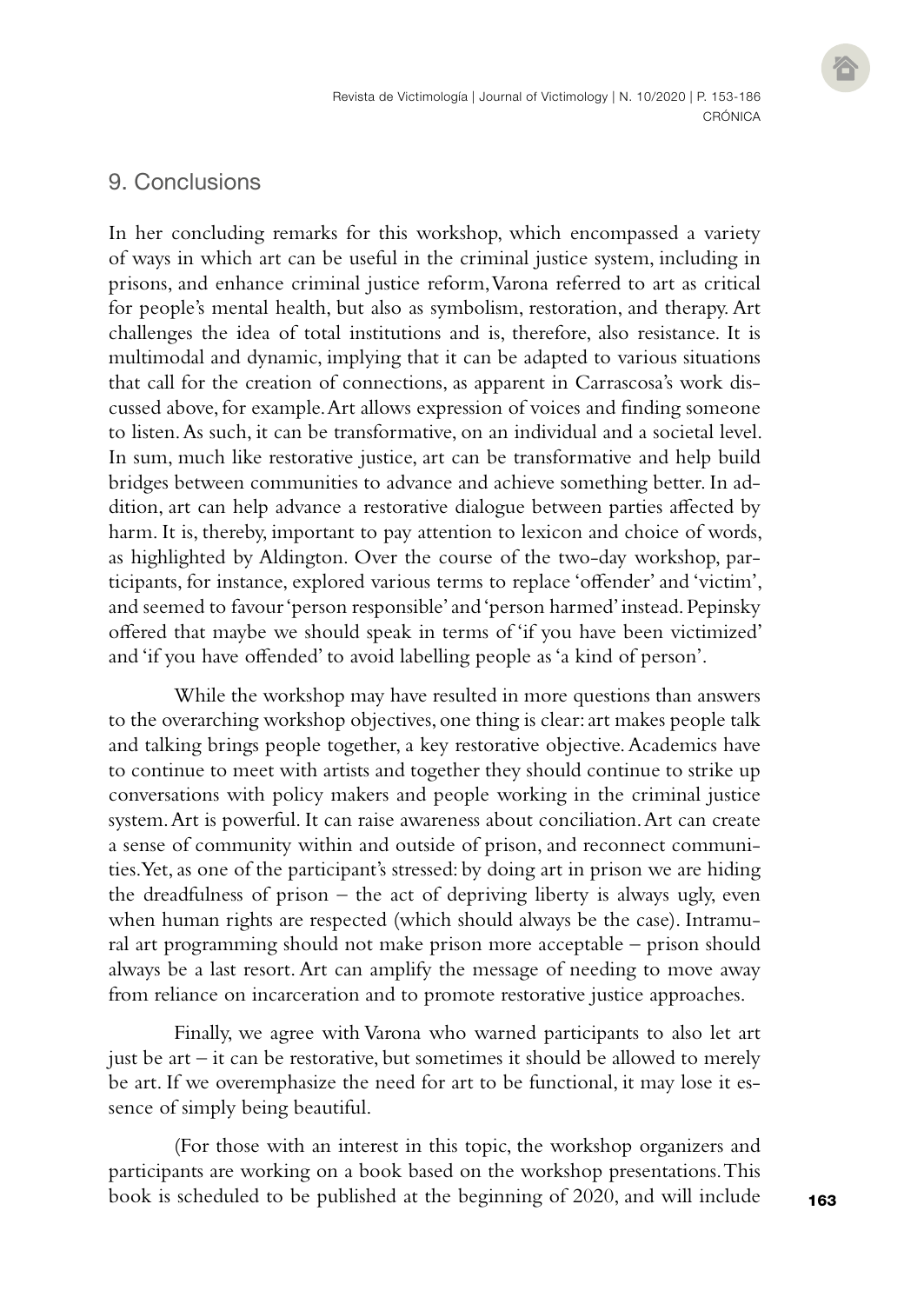English, Italian and Spanish contributions. It will also contain images capturing part of the pieces of art shared during the workshop.)

# **References**

Arendt, H. (1968). *Men in Dark Times*. New York, USA: Harcourt.

- European Forum for Restorative Justice (Eds., 2017). *Restorative Imagination: Artistic Pathways*. Leuven, Belgium: European Forum for Restorative Justice.
- Liebmann, M. (2007). *Restorative justice: How it works*. Jessica Kingsley Publishers.
- Pali, B. (2014). Art for social change: exploring restorative justice through the new media documentary Inside.the.distance, *Restorative Justice*, 2:1, 85- 94.
- Strang, H. (2002). *Repair or revenge: Victims and restorative justice*. Oxford: Oxford University Press.
- Valiñas, M., and Vanspauwen, K. (2009). Truth seeking after violent conflict: experiences from South Africa and Bosnia and Herzegovina. *Contemporary Justice Review*, 12:3, 269-287.
- Zehr, H. (2014). The art of justice: a reply to Brunilda Pali, *Restorative Justice*, 2:1, 95-102.
- Zehr, H. (2015). *Changing Lenses. Restorative Justice for Our Times* (25<sup>th</sup> anniversary edition). Harrisonburg, Virginia: Herald Press.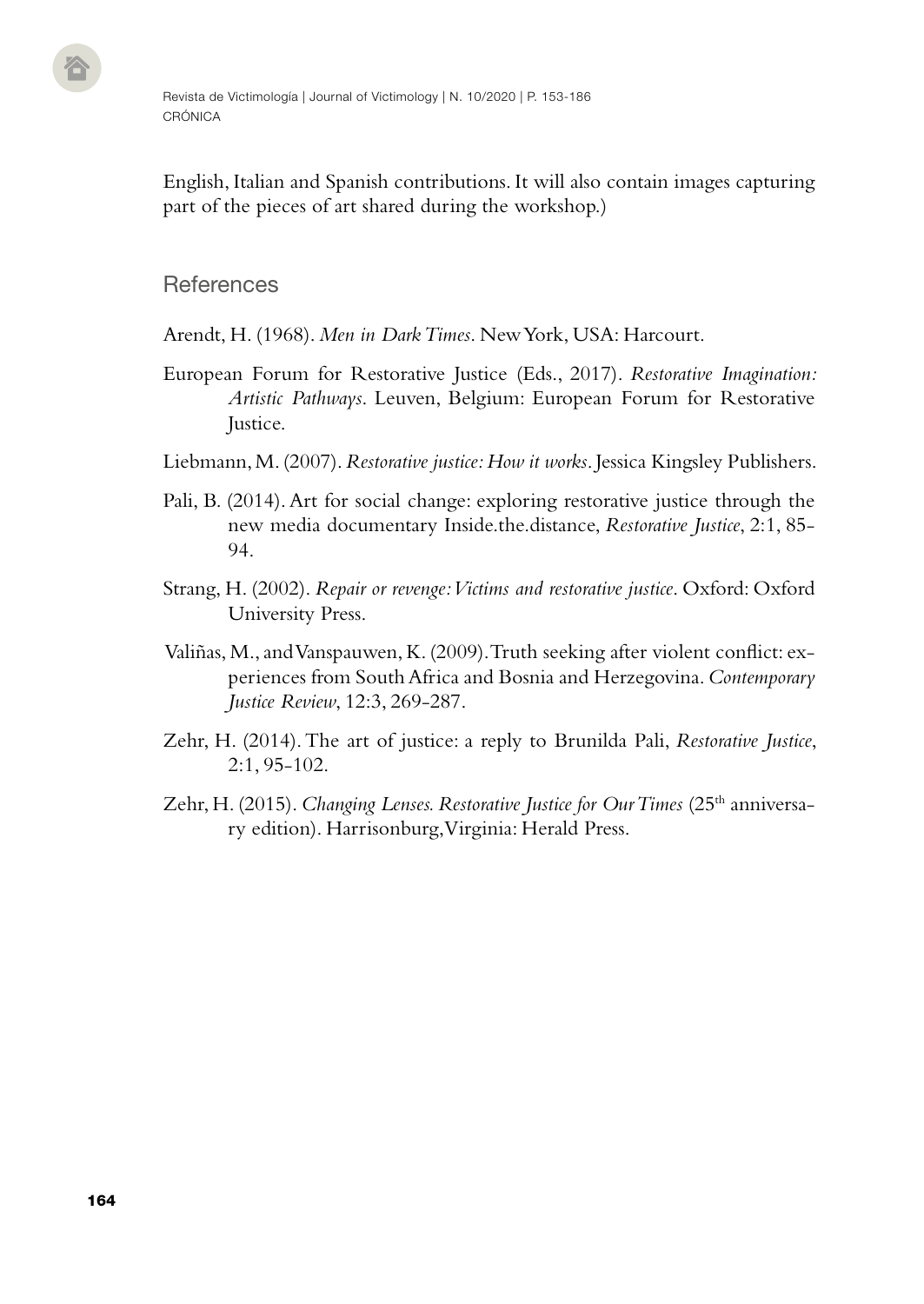# Resiliencia en Niños Expuestos a Trauma, Desastre y Guerra: Perspectivas Globales [Resilience in Children Exposed to Trauma, Disaster and War: Global Perspectives]. Universidad de Minnesota- rsera.

Carmen Soberón Casado Psicóloga. Personal de Investigación en Formación-Facultad de Psicología. Universidad Complutense de Madrid.

En estos tiempos en que los Massive Open Online Courses (MOOC) ocupan un lugar destacado en la formación de los profesionales de distintas disciplinas, el curso de "Resiliencia en Niños Expuestos a Trauma, Desastre y Guerra: Perspectivas Globales", dirigido por la Dra. Ann Masten del Instituto de Desarrollo de la Universidad de Minnesota, ofrece un acercamiento teórico-práctico a la investigación sobre resiliencia y las posibles formas de intervención para su promoción en niños y adolescentes expuestos a situaciones traumáticas. Así, desde un enfoque biopsicosocial, combina la revisión de las evidencias científicas en el campo con una visión más aplicada, ilustrando sus contenidos de manera continua con recursos audiovisuales que muestran casos reales de notable relevancia desde el punto de vista clínico y humano.

En el primer módulo, el curso nos permite adentrarnos al concepto de resiliencia partiendo de nuestra propia visión subjetiva y lega de esta, para, a continuación, repasar la historia de este constructo y, finalmente, contrastar esa concepción preliminar con la definición amplia, sistémica y dinámica que la propia Masten propone. Así, definiendo esta como "la capacidad de los sistemas de adaptarse a las alteraciones que plantea una amenaza para su estabilidad, su vida o su desarrollo", destaca la interdependencia entre la resiliencia de los individuos y la resiliencia de otros sistemas más globales (e.g. familia, escuela, comunidad), subrayando su potencial modificabilidad a lo largo del tiempo.

Por su parte, el segundo módulo se centra en los distintos métodos y modelos empleados en el estudio de la resiliencia. En este sentido, se parte de los métodos y modelos centrados en la persona, en los que se enmarcarían los estudios de caso y de comparación entre grupos (resilientes vs. no resilientes); y los centrados en las variables, dirigidos a la identificación de factores de riesgo, protectores y moderadores de la adaptación postraumática. A continuación, se abordan las distintas aproximaciones combinadas, entre las que destacan los modelos de patrones de evolución que permiten identificar las trayectorias individuales y grupales a lo largo del tiempo. Además, partiendo de los resultados de investigación, se lleva a cabo una introducción general a los principales métodos de intervención en resiliencia que serán desarrollados en los módulos subsiguientes.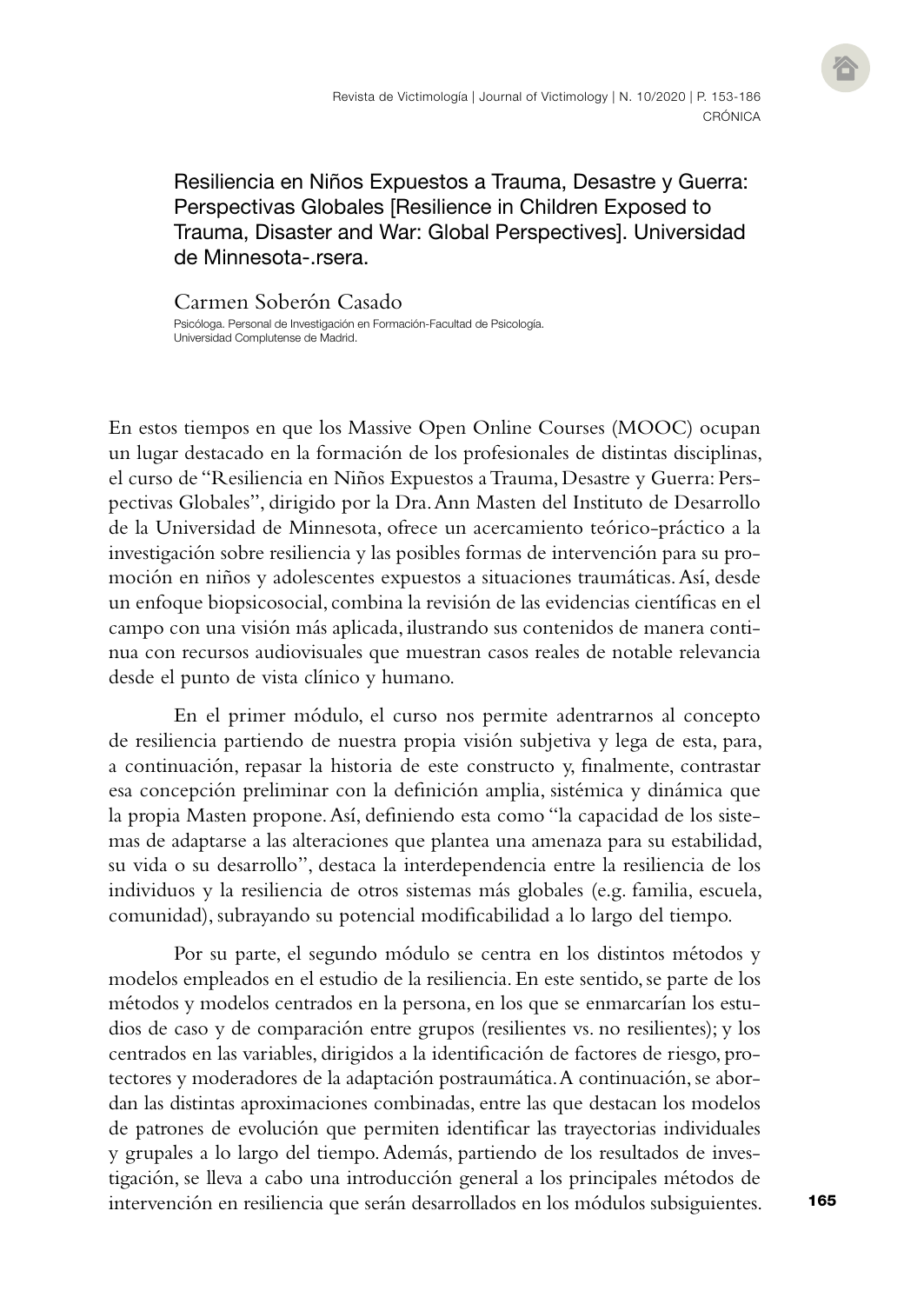El tercer módulo trata los efectos y patrones de recuperación en niños expuestos a desastres naturales y tecnológicos, así como las evidencias relativas a la intervención para la promoción de la resiliencia en este tipo de contextos traumáticos. En cuanto a la preparación para el desastre o prevención primaria, se destaca el papel de la información ofrecida a los adultos del entorno del menor a través de diversos medios (e.g. infografías), que permitirían el desarrollo de planes de emergencia para abordar los eventos de estas características y sus consecuencias en los menores de edad. En lo relativo a la prevención secundaria, se observa un claro consenso en la investigación acerca de la necesidad de que, una vez cubiertas las necesidades básicas, se plantee como principal prioridad que la familia permanezca unida o, en su caso, se promueva la reunificación y las conexiones entre los distintos miembros. Asimismo, también resulta primordial la recuperación de la sensación de seguridad, tranquilizando tanto a los propios niños como a los adultos de referencia; y recobrando lo antes posible las rutinas cotidianas, en las que las escuelas juegan un rol primordial como símbolos de la vuelta a la normalidad. También se enfatiza la necesidad de proveer a los infantes de oportunidades para volver a llevar a cabo actividades recreativas, así como de servicios de intervención en emergencias equipados y entrenados para actuar en virtud de las distintas etapas del desarrollo. Por último, el módulo también presenta algunas formas de prevención terciaria susceptibles de ser implementadas en población infantil que, a pesar de las medidas adoptadas, presenten una afectación significativa en el funcionamiento a largo plazo.

En el cuarto módulo se aborda la guerra y la violencia política como otra forma de victimización con características diferenciales atendiendo a su carácter comúnmente prolongado y la sucesión de eventos traumáticos severos cuyas implicaciones físicas y psicológicas para los niños y adolescentes dependerán en gran medida de la etapa de desarrollo en la que estos estén inmersos. Así, se presentan los resultados de tres estudios longitudinales sobre resiliencia en menores expuestos a diferentes zonas de guerra (supervivientes del genocidio camboyano refugiados en EE. UU., niños soldado de Sri Lanka y niños expuestos a la guerra en Afganistán), en los cuales destaca la identificación de factores protectores de naturaleza social como la integración cultural; el apoyo comunitario; y la unidad, esperanza y resiliencia familiar. Asimismo, en el caso de los estudios de intervención, también se enfatiza el efecto de los tratamientos especialmente focalizados en las interacciones sociales y familiares (calidad de las relaciones madres-hijos, terapia interpersonal y terapia grupal). Además, resultan especialmente llamativos los resultados de distintos estudios longitudinales que apuntan a que en ocasiones la violencia perpetrada por niños y adolescentes en estos contextos puede responder precisamente a una motivación social, proporcionando ciertos efectos positivos a nivel de bienestar ligados a la sensación de pertenencia, poder e identidad.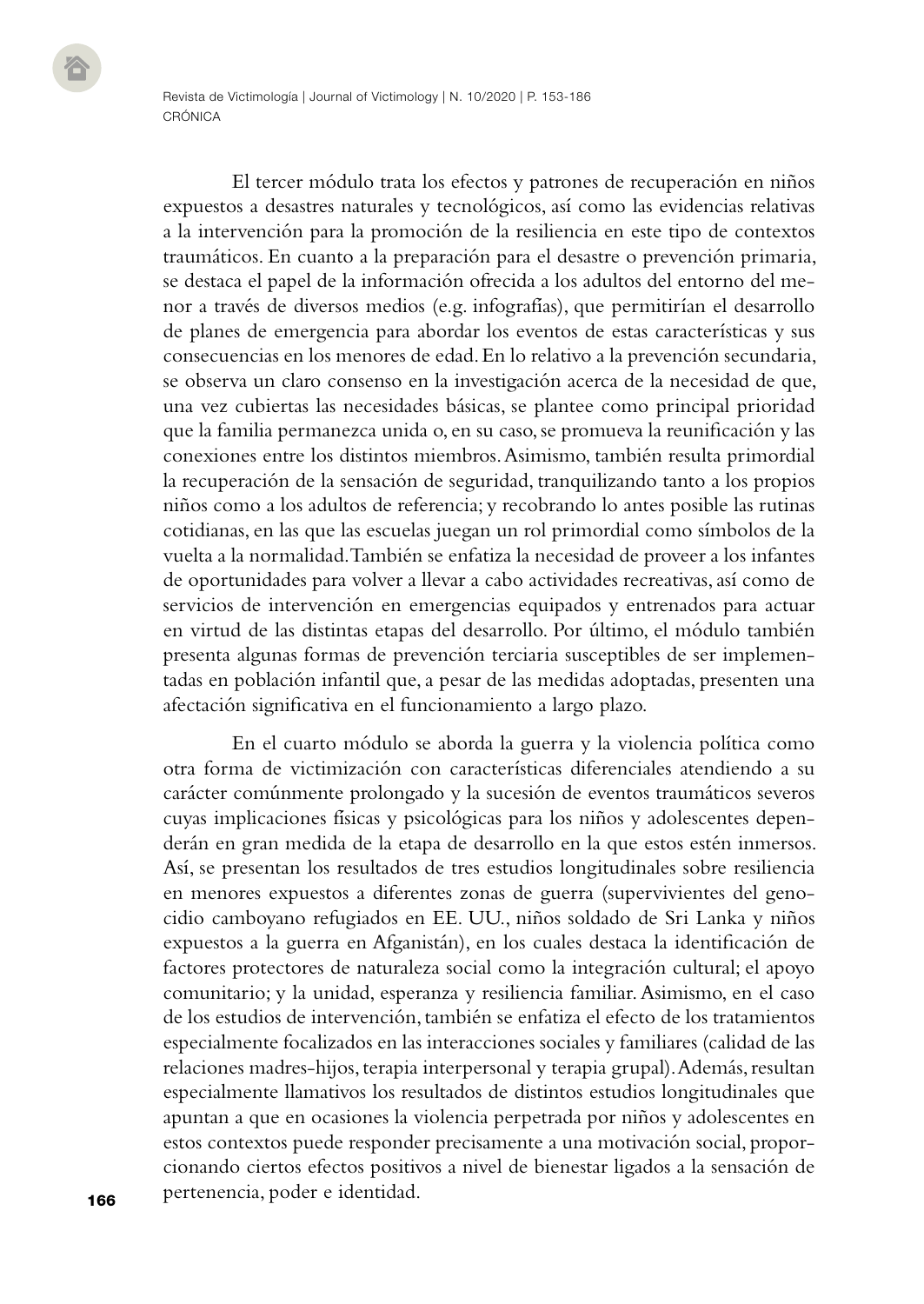Por su parte, en el quinto módulo Masten, a partir de las evidencias previas, plantea las bases de su propio modelo de resiliencia en niños y adolescentes, estableciendo lo que denomina "la lista corta" de factores protectores comunes que no solo implican al niño, si no también a todos los sistemas de adaptación básicos que le rodean (familia, relaciones de apego, neurocognitivos, motivación y recompensa, espiritualidad y religión, educación y comunidad). Así, estos sistemas de adaptación son abordados pormenorizadamente a lo largo del módulo, poniendo de nuevo un énfasis especial en el papel de la familia y la escuela.

Finalmente, en el último modulo se establece el marco de acción que deben seguir los programas dirigidos a promover la resiliencia. Específicamente, como es obvio, estos programas deben partir de objetivos, influencias, resultados y medidas articuladas en términos positivos, considerando, asimismo, una amplia variedad de estrategias que puede dirigirse a la reducción y prevención de los factores de riesgo; la proporción y promoción de recursos y factores protectores; y/o el aprovechamiento de la potente acción de los propios sistemas de adaptación. Por otro lado, se plantean las distintas controversias que aún sobrevuelan el estudio de la resiliencia, así como los posibles aspectos a los que hay que atender con cautela a la hora te abordar la resiliencia en términos de investigación e intervención. Asimismo, se lleva a cabo un planteamiento preliminar de las posibles líneas futuras de investigación desde el punto de vista neurobiológico y sociocultural.

En definitiva, este curso gratuito en inglés, cuyas actividades y contenidos están pensados para ser completados a lo largo de un periodo de seis semanas, ofrece una oportunidad rigurosa, dinámica y de incalculable valor para aquellos profesionales que quieran adentrarse, no solo en las sombras de la victimización infantil, si no también en esas luces tan relevantes desde el punto de vista de la intervención clínica.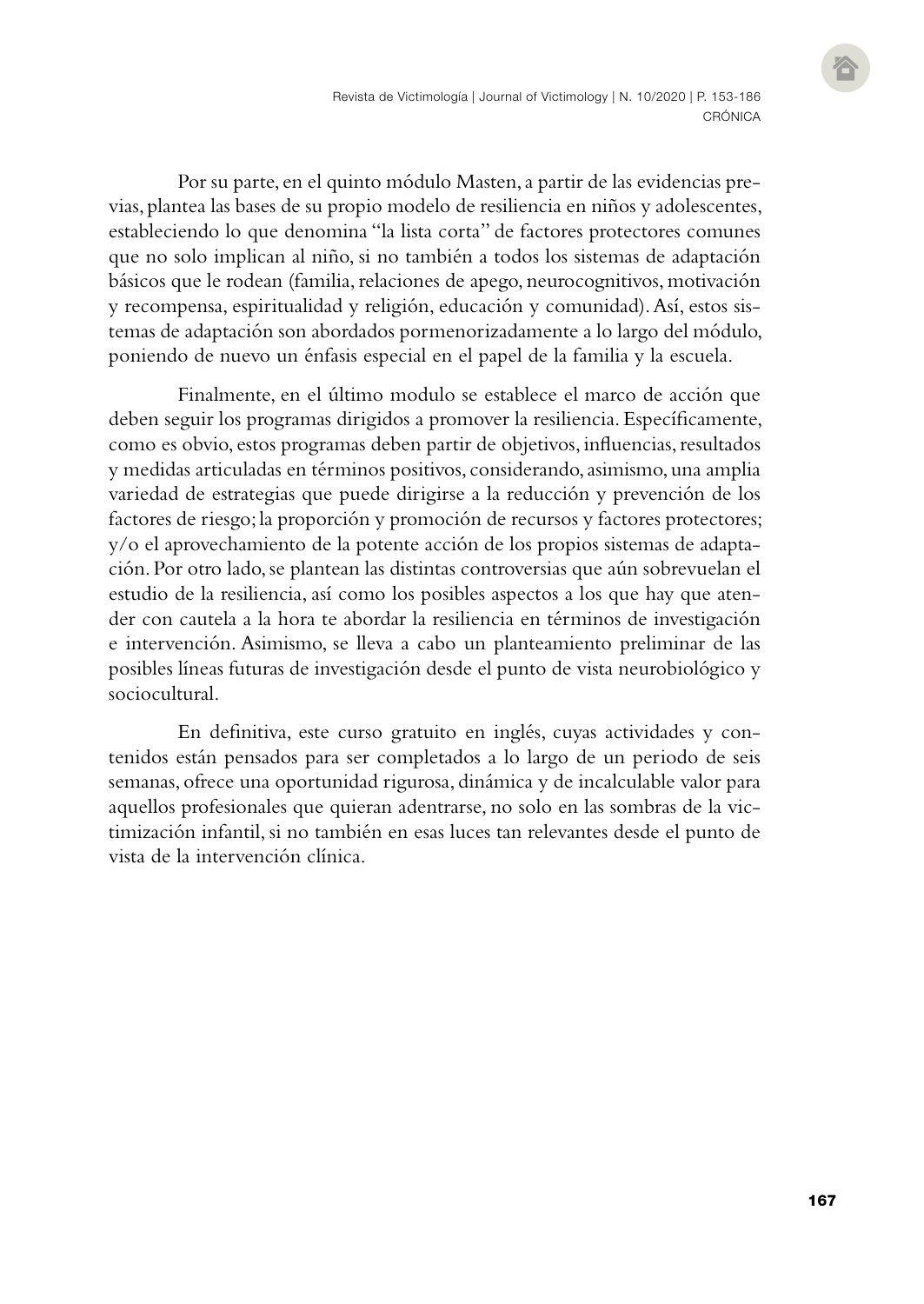## Webinar: Confinamiento, victimización y apoyo a las víctimas 21 de abril de 2020.

Leire Legarra Viciosa

Psicóloga. Estudiante Máster Psicología General Sanitaria-Facultad de Psicología-Universidad Complutense de Madrid.

El estado de alarma decretado a causa de la pandemia del COVID-19 está suponiendo todo un reto para la sociedad a todos los niveles, desde lo económico, a lo político y, por supuesto, a nivel social y psicológico. Esto plantea la necesidad de reflexionar acerca del desplazamiento de la criminalidad, que ha pasado de darse mayoritariamente en la vía pública a los nuevos espacios cerrados en los que ahora la sociedad se ve obligada a permanecer.

Ante este escenario de cambio, desde la Facultad de Derecho de la Universidad Autónoma de Barcelona conjuntamente con la Societat Catalana de Victimologia (SCV), el pasado 21 de abril se realizó vía online el webinario Confinamiento, victimización y apoyo a las víctimas, donde cuatro expertas en Victimología reflexionaron acerca de la victimización de colectivos más vulnerables, además de ofrecer una explicación sobre las medidas preventivas y de apoyo que se están tomando y ellas proponen ante estos delitos.

Tras una breve apertura, la profesora de Victimología y especializada en infancia en riesgo, Noemí Pereda, fue la encargada de ofrecer la primera ponencia acerca de victimización infantil y adolescente, poniendo el foco en que, aunque el COVID-19 no supone un riesgo serio para los niños en términos de probabilidad de contagio, sí que lo es para su salud psicoemocional.

Destacó el poco interés que ha suscitado por parte de las instituciones el estado de los niños debido a su baja probabilidad de ser contagiados, lo que ha conllevado en muchas ocasiones a tener una actitud deshumanizadora hacia ellos, calificándolos como meros vectores de riesgo. Se ha llegado a rebajarles por debajo del nivel de los animales, por quienes se han tomado medidas de protección y asistencia más consistentes que por los menores.

Sin embargo, si el confinamiento forzoso resulta un momento lleno de incertidumbre y estrés para la población general, lo es aún más para los niños. La violencia contra los menores es un problema frecuente en nuestro país, estimándose que entre el 20 y el 25% de los niños sufren maltrato dentro del núcleo familiar. Como dijo el catedrático de Sociología de la universidad de New Hampshire, Murray Strauss (1990), la familia es el lugar más peligroso para un niño. Así, este aumento de ansiedad y malestar dentro del hogar incrementa el riesgo de sufrir violencia de estas potenciales víctimas. Además, esto se agrava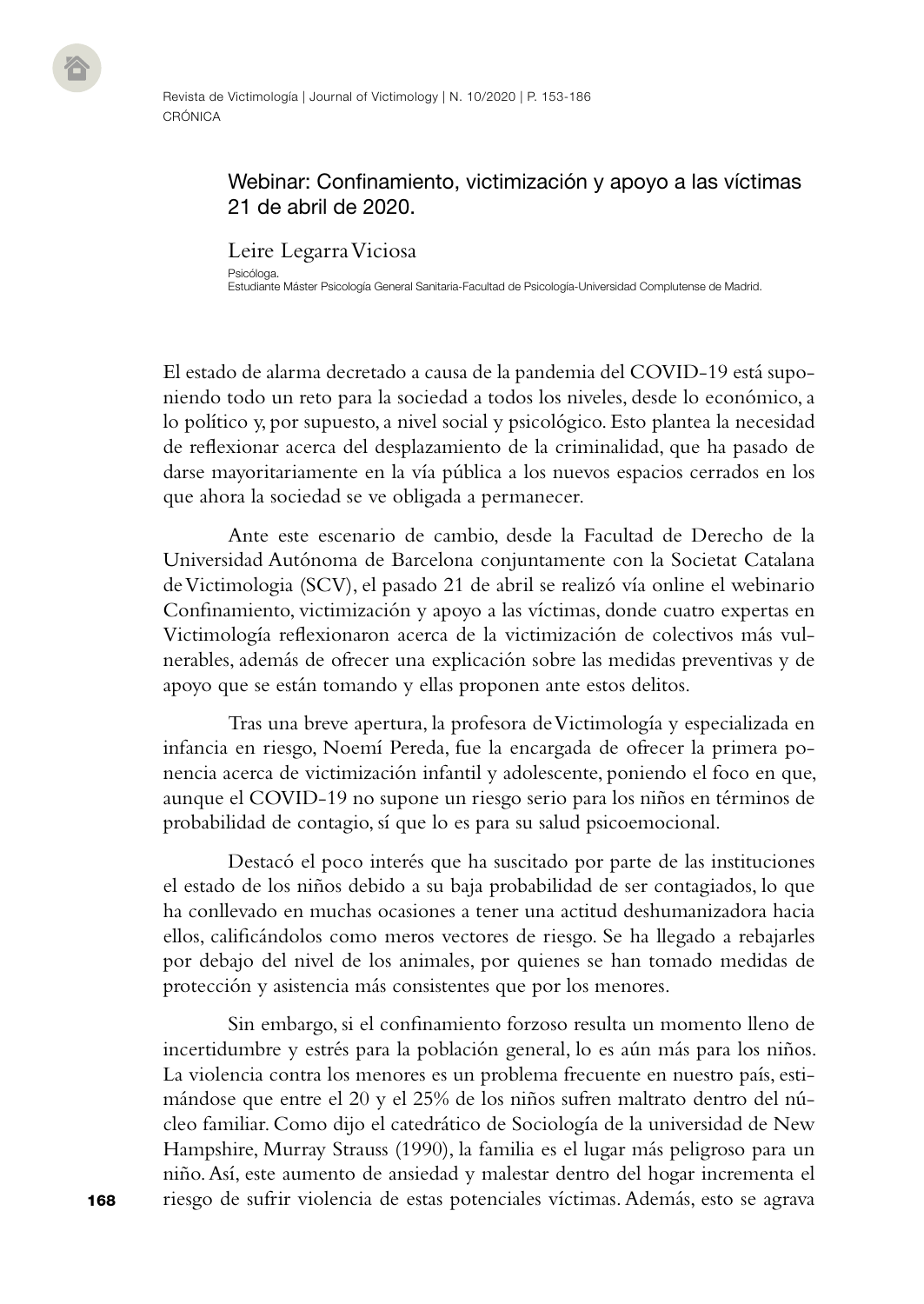aún más al complicarse la detección, ya que durante el aislamiento personas ajenas al hogar no pueden notificarlo y la familia tampoco podrá observar otros modelos alternativos a la violencia.

Algunas condiciones, como las que recoge la teoría de la congruencia con el objetivo pueden explicar esta escalada de violencia intrafamiliar. Así, durante el aislamiento, inevitablemente los niños dependerán más en los adultos para cubrir sus necesidades, por lo que el contacto forzoso dentro del núcleo familiar promoverá que sus miembros busquen satisfacción haciendo uso de la violencia como descarga emocional y/o sexual. Además, la propia ansiedad de los adultos, si no se sabe manejar adecuadamente, puede proyectarse hacia el niño, debido al antagonismo que producen las peticiones de atención de los menores.

Igualmente, se está evidenciando la falta de recursos oficiales que se adapten a la situación, puesto que los que actualmente están en vigor son desconocidos para la población general y están resultado poco efectivos y útiles. En este sentido, Pereda insistió en la necesidad de creación de campañas para niños en canales dedicados para estos, al igual que las que ya existen para violencia de género.

La profesora destacó que, en definitiva, las medidas de seguridad adoptadas no se han hecho pensando en los menores. Posiblemente esto se deba en gran medida a que es difícil para la sociedad y las instituciones asumir que existen niños maltratados, puesto que todavía perdura el mito de la infancia feliz, mito con el que es necesario romper. Es por ello, que el primer paso para asegurar la protección de los niños es la sensibilización acerca de esta problemática.

Por todo esto, Pereda se mostraba a favor de la flexibilización del confinamiento puesto que, además de incrementar la probabilidad de detección, puede ser de ayuda para disminuir la tensión en las familias. Sin embargo, recordaba que no es la panacea, puesto que los niños maltratados no van a ir a denunciar por su propio pie; somos nosotros, como sociedad, los que debemos acercarles los recursos. También criticaba que los servicios sociales han colapsado debido a la reducción de recursos a pesar de la triplicación de llamadas a la fundación ANAR, que prueban el aumento de violencia. Una vez termine el confinamiento habrá que evaluar las graves consecuencias que se prevén por no haber tenido en consideración los derechos y el bienestar de los niños al diseñar la estrategia de confinamiento.

Por su parte, Begoña Aricha, responsable del Centro de Coordinación de la Cruz Roja en Cataluña y coordinadora del Servicio Telemático de Atención a las Víctimas de delitos del Departamento de Justicia de la Generalitat, puso de manifiesto que las personas mayores son el colectivo que más duramente ha sido tratada desde antes incluso de que estallase la crisis sanitaria y la alarma social.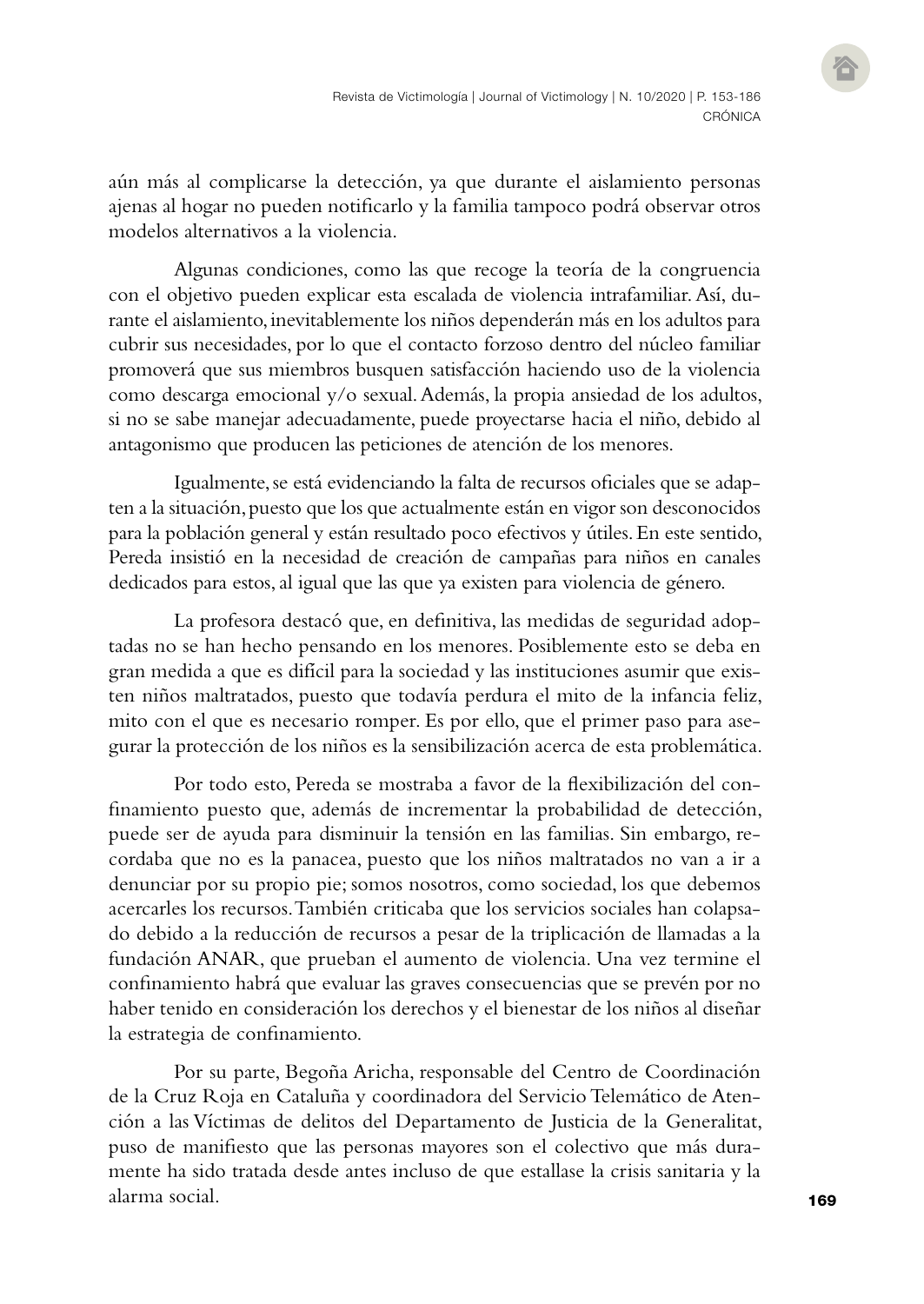Desde que se aparecieron las primeras informaciones, cuando todavía no había más que unos pocos casos en el país, se le restó importancia a la enfermedad, alegando que solamente afectaba a las personas mayores con patologías previas. Se envió un mensaje devastador a la sociedad, ya que implícitamente se transmitió que sus vidas valen menos que las del resto de la población. Ante esto, Aricha reflexionaba que, si afectase de forma más agresiva a otros colectivos, probablemente se hubiese gestionado con más agilidad.

Esta discriminación y maltrato no se ha limitado exclusivamente al entorno más cercano de estas personas, sino que también se ha dado desde las instituciones, que con su actitud a menudo paternalista los ha colocado en una posición de victimización secundaria. Con el pretexto de velar por su salud, se han tomado medidas de forma unilateral sin contar con su opinión, lanzando mensajes alarmistas para infundir miedo y persuadirles de salir de casa.

Los más afortunados, los que han podido disponer de una red social de apoyo, lo habrán podido vivir con más facilidad. No obstante, preocupan los que están solos, puesto que, más allá de asociaciones vecinales u organizaciones de voluntarios, nadie se habrá hecho cargo de sus necesidades. Aquí Aricha hacía hincapié en que no es únicamente una cuestión de omisión de cuidado de las necesidades básicas, sino que las dificultades para comunicarse, los cambios de rutinas, el no poder socializar con sus familiares, es decir, la negligencia y el abandono, también son formas de maltrato.

También se han dado casos de apropiación indebida, en los que algunos delincuentes, haciéndose pasar por sanitarios, se han ganado su confianza y han entrado en sus domicilios con el objetivo de robarles. Se han aprovechado de su debilidad para abusar de ellos.

Lamentablemente, el maltrato hacia la persona mayor es como un iceberg. Es difícil conocer las estadísticas reales de todas estas situaciones, pues la vergüenza y miedo a denunciar que sienten ante estas situaciones hace que los datos no reflejen la realidad. Sin embargo, con una alta probabilidad estos episodios de maltrato irán en aumento a consecuencia del exceso de horas de convivencia, precariedad económica etc., y no sólo por parte de desconocidos, sino también por el entorno más cercano a estas víctimas.

Es por todo ello que Aricha instaba a los profesionales a formarse en prevención y asistencia adaptada a las particularidades de los mayores. También requería la implicación de las instituciones para la creación de programas sensibilización y asistencia para que este tipo de situaciones no sigan normalizándose. Por ejemplo, Cruz Roja ya tiene proyectos dedicados a su cuidado, centrados en temas como la soledad, la alimentación o el buen-trato.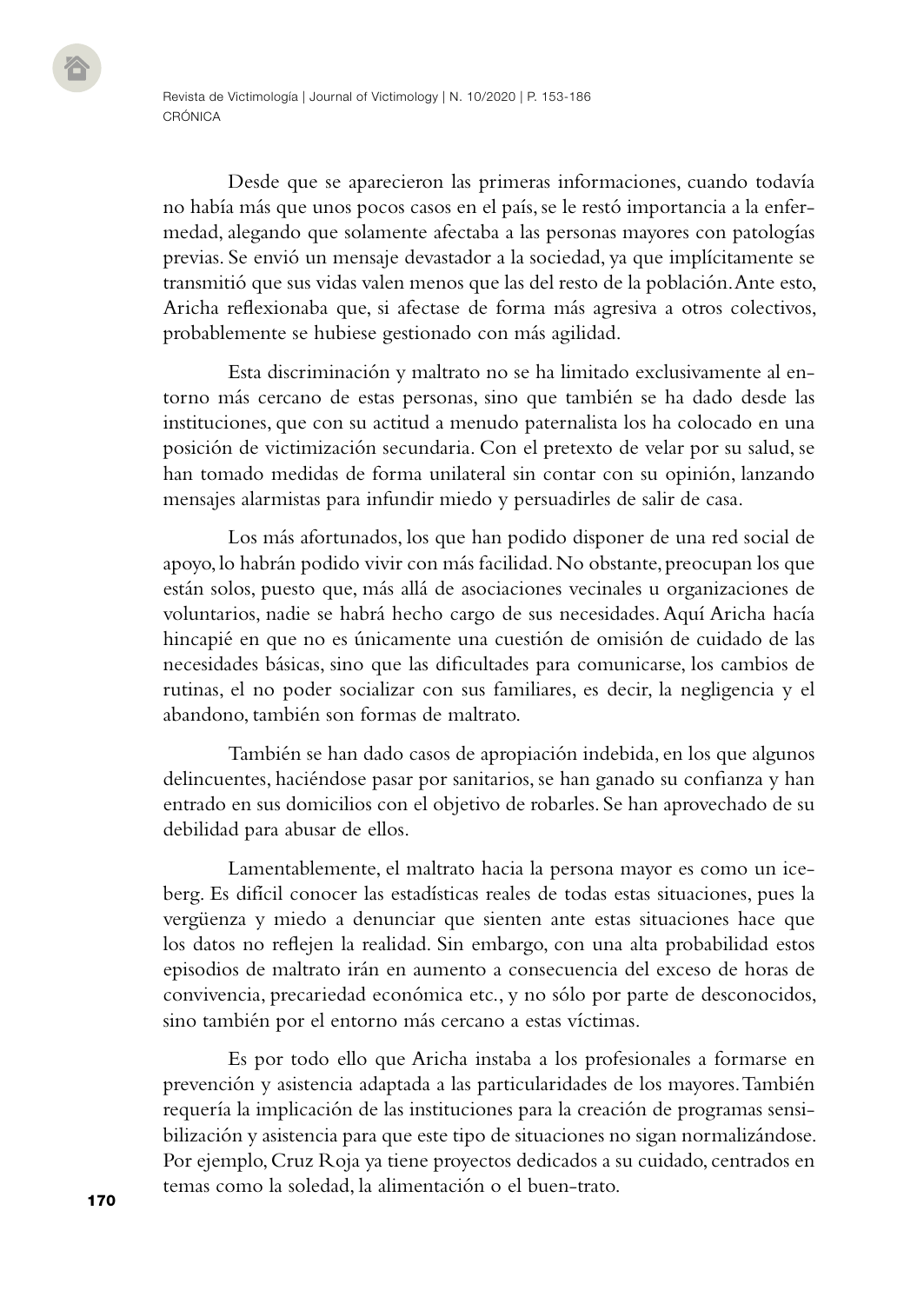Finalizaba su ponencia con una frase del filósofo polaco Abraham Joshua que creo que merece la pena traer aquí, que decía que la prueba de un pueblo es su comportamiento hacia el viejo, es fácil amar a los niños, pero el cariño y el cuidado hacia los ancianos, los incurables, los desamparados son las minas de oro verdaderos de una cultura.

Por su parte, Aina Grueso, psicóloga infanto-juvenil especializada en violencia de género comenzó su ponencia con datos del Ministerio de Igualdad, que reflejan un incremento la primera quincena de abril respecto al mismo periodo del año pasado de al menos un 47,3% en las llamadas de servicios de urgencia, basados, principalmente, en consultas sobre el régimen de visitas, custodias y cambios de domicilio. Sin embargo, también destacaba el descenso en denuncias, que pueden deberse al no quebrantamiento de las órdenes de alejamiento por el aislamiento. Será necesario analizar si este descenso se mantiene al terminar confinamiento o si, como se vaticina, hay un aumento más exponencial al que suele ocurrir tras periodos vacacionales como las navidades.

Al estudiar lo ocurrido en China durante y tras el confinamiento, y teniendo en cuenta las complicaciones para ofrecer recursos de protección en estas condiciones, el Ministerio de Igualdad ha publicado una guía de actuación abierta al público para afrontar situaciones de violencia de género, donde se ofrecen recomendaciones e información jurídica y psicológica para profesionales y víctimas, haciendo también un llamamiento a la comunidad de vecinos. Las víctimas también tienen la posibilidad de acceder a la aplicación AlertCop, que a través del móvil permite activar un sistema de geolocalización para contactar con la mujer en peligro.

Además de la atención directa, también se han creado campañas de sensibilización para que otros servicios como las farmacias también se involucren en la lucha contra el maltrato hacia las mujeres, con campañas como "Mascarilla 19" en Canarias.

La profesora resaltaba que, al menos en Cataluña, se ha realizado un gran esfuerzo para dar una amplia cobertura psicológica y jurídica con los medios disponibles, ofreciendo los mismos servicios adaptados a nuevos formatos. Todos los dispositivos de urgencia se han mantenido activos, destacando el aumento de interconexión entre servicios. No obstante, preocupa el incremento de casas de acogida y recursos de urgencia para mujeres con hijos que han tenido que irse de sus domicilios, puesto que será necesario que las instituciones se preparen y tomen medidas para abordar y absorber esto una vez termine el confinamiento.

Por último, Paz Lloria, profesora titular de Derecho penal de la Universidad de Valencia y directora de la Cátedra de Protección Ciudadana y Policía Local de València (PROTECPOL), relacionó el aumento de la delincuencia

171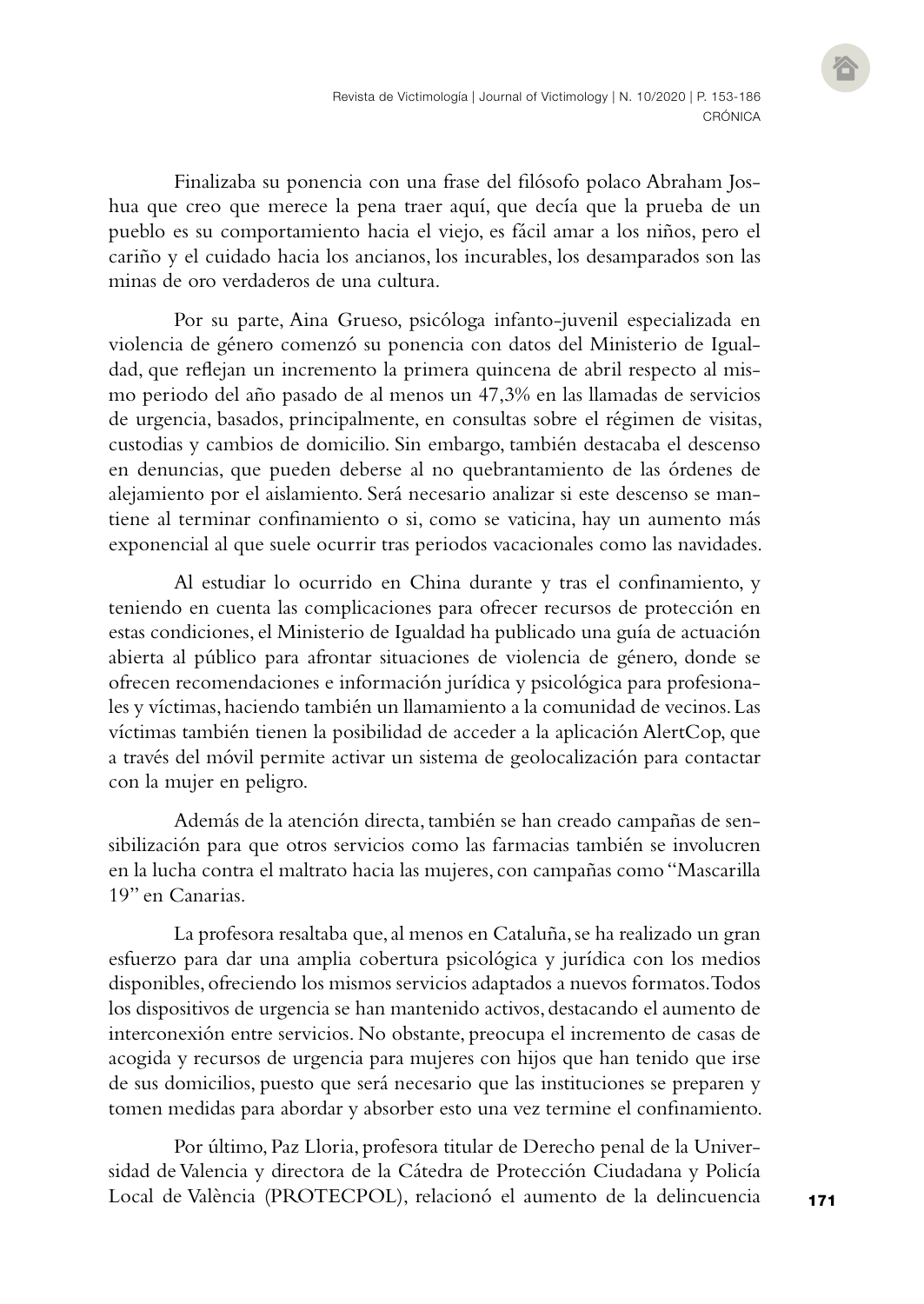tecnológica con un mayor uso del uso del espacio virtual, centrando su exposición en las tres esferas principales en las que esta puede darse.

Por un lado, estarían los delitos tecnológicos dirigidos a particulares, que pueden darse tanto en el ámbito del ocio como en las relaciones comerciales o la violencia de género digital. Aunque todavía no se conocen los datos, se prevé un aumento generalizado de estos delitos digitales, como las extorsiones y sextorsiones (difusión de imágenes de contenido sexual de mujeres) o el phishing, ligado a la falta de costumbre de la población a este tipo de comunicaciones y a tomar medidas de seguridad. La Ertzaintza ha detectado más de 12.000 páginas dedicadas a la difusión de contenido erótico publicado sin consentimiento en este periodo, contabilizando más de 12.000 denuncias de este carácter.

La profesora también recordaba que otros fenómenos como el *bullying* no desaparecen por el aislamiento. A pesar de que el control parental hace que está se encuentre más soterrada, el ciberbullying, dada la desinhibición que se produce en la red y llevarse a cabo con de forma más prolongada, puede producir lesiones más graves que el acoso "analógico", pues en el caso de este último una vez se llegaba a casa la víctima ya se encontraba a salvo.

En cuanto a la violencia de género, las mujeres que la sufren también continúan padeciendo situaciones de control, extorsión y de afectación a la intimidad por vías digitales. Además, hay que añadir las "ciberparejas" que se han formado durante la cuarentena y que fomentan este tipo de relaciones de maltrato, que no por darse telemáticamente son menos peligrosas.

En cuanto a las empresas, la generalización del teletrabajo y el telestudio propicia los ataques informáticos, ya que han tenido que adaptar sus equipos de protección de forma precipitada, aumentando la vulnerabilidad de sus sistemas de seguridad. Ejemplos de este tipo de hackeos son los dos ataques a entidades sanitarias al inicio del confinamiento, donde hubo una fuga importante de datos sensibles, atentando contra el núcleo duro de la intimidad de la gente.

Por otro lado, Lloria hacía mención a otro tipo de victimización que salía a la luz los últimos días: la victimización institucional. A pesar de que recalcaba que hay que hablar de estos términos con precaución, este término hace referencia a la afectación de la dignidad u honorabilidad digital de las instituciones, que están viéndose atacadas por *fake news*, en aumento debido al mayor uso de redes sociales.

Para mitigar el riesgo de acoso telemático recomendaba tomar medidas autoprotección, siendo para ello necesaria una mayor formación sobre los riesgos de exposición exacerbada de datos. El entorno digital es un medio al que la sociedad, y especialmente los más jóvenes, están acostumbrados y al que se le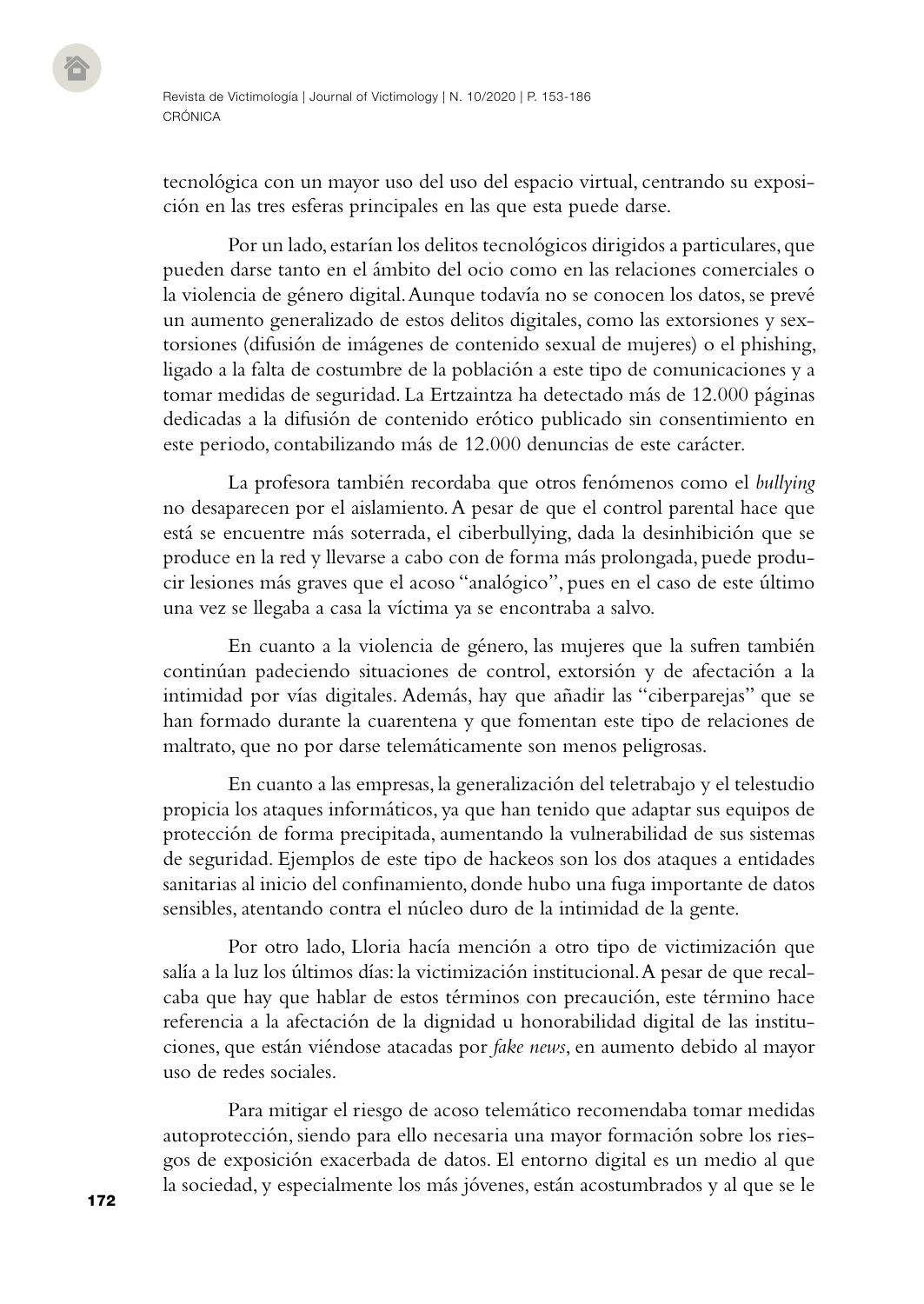ha perdido el miedo, cuando en realidad entrama serios peligros para datos que pueden ser muy sensibles.

Finalmente, añadían que esta situación y el aumento de los factores de riesgo se va a extender más allá del confinamiento, en un plazo que puede llegar al año o a los dos años incluso. El COVID-19 es un problema de salud pública, pero no sólo por el virus, sino también por las víctimas secundarias. En pocas palabras, todas las ponentes convergían en tres puntos clave a la hora de intervenir y velar por estos colectivos altamente vulnerables: 1) la necesidad de crear campañas de sensibilización para que la sociedad tome conciencia de la victimización que estos colectivos sufren y cómo prevenirla; 2) la formación de profesionales de todos los ámbitos para adaptarse a las necesidades y particularidades de éstos; 3) la toma de medidas de prevención y asistencia efectivas por parte de las instituciones, así como un aumento en la inversión y recursos dirigidos a estos.

## Libros

## Segunda edición del Manual de Programas de Justicia Restaurativa de las Naciones Unidas (2020, 126 pp.)

Gema Varona Martínez Investigadora doctora permanente. Instituto Vasco de Criminología. Universidad del País Vasco.

Con la colaboración del Instituto de Justicia de Tailandia, en 2020, se ha publicado la segunda edición del "Manual de Programas de Justicia Restaurativa" de la Oficina de las Naciones Unidas sobre Drogas y Delincuencia (*United Nations*  Office on Drugs and Crime, UNODC)<sup>2</sup>, cuyo objetivo sigue siendo promover una mejor justicia penal en todo el mundo, incluyendo el apoyo a las reformas necesarias para ello.

La primera edición del Manual fue publicada en el año 2006 con un contenido similar. No obstante, en esta segunda edición, se han tenido en cuenta los numerosos avances producidos en el campo de la justicia restaurativa a lo largo de estos últimos catorce años. En particular, destacamos el relativo a la

<sup>2</sup> La segunda edición del Manual se encuentra accesible en: [https://www.unodc.org/docu](https://www.unodc.org/documents/justice-and-prison-reform/20-01146_Handbook_on_Restorative_Justice_Programmes.pdf)[ments/justice-and-prison-reform/20-01146\\_Handbook\\_on\\_Restorative\\_Justice\\_Program](https://www.unodc.org/documents/justice-and-prison-reform/20-01146_Handbook_on_Restorative_Justice_Programmes.pdf)[mes.pdf.](https://www.unodc.org/documents/justice-and-prison-reform/20-01146_Handbook_on_Restorative_Justice_Programmes.pdf)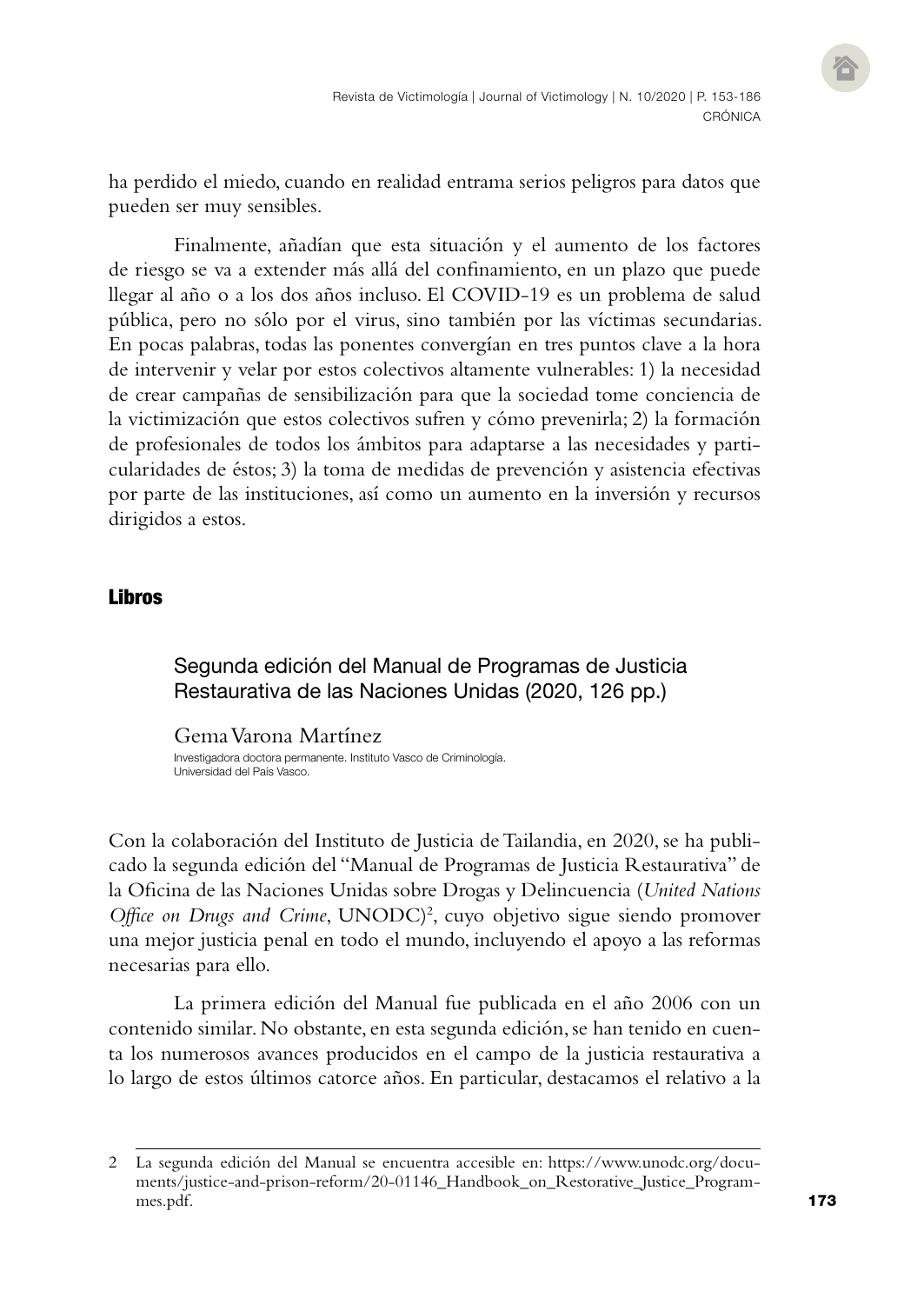extensión del uso de los programas restaurativos en delitos graves. Por ello, en la edición de 2020 se incluye un nuevo capítulo (capítulo 6), dedicado a esta cuestión. De forma general, y de cara a la participación en convocatorias de ayuda a la investigación, se recalca el interés de la justicia restaurativa para la consecución del Objetivo 16 de Desarrollo Sostenible de las Naciones Unidas, dentro del conjunto de objetivos aprobados por esta organización, en el año 2015, para poder alcanzarse en los próximos quince años. El objetivo 16 se refiere a "promover sociedades pacíficas e inclusivas para el desarrollo sostenible, facilitar el acceso a la justicia para todos y crear instituciones eficaces, responsables e inclusivas a todos los niveles".

La segunda edición del Manual ha sido elaborada por Yvon Dandurand (*International Centre for Criminal Law Reform and Criminal Justice Policy*, Vancouver, Canadá), y Annette Vogt (*School of Criminology and Criminal Justice, University of the Fraser Valley*, Vancouver, Canadá), en colaboración con Jee Aei Lee (responsable de prevención del delito y justicia penal en UNODC). La revisión del texto tiene su origen en la Resolución del Consejo Económico y Social 2016/17. El borrador de la segunda edición fue supervisado por un grupo de expertos, reunidos en Bangkok, Tailandia, en junio de 2019, en el que debe lamentarse que no hubiera expertos de más países ya que, a pesar del número de expertos, muchos países, con sus diferentes culturas jurídicas y perspectivas en el desarrollo de la justicia restaurativa, no se encontraban representados.

Esta segunda edición todavía no cuenta con una traducción oficial al español, con la que sí cuenta la primera edición de 2006<sup>3</sup>.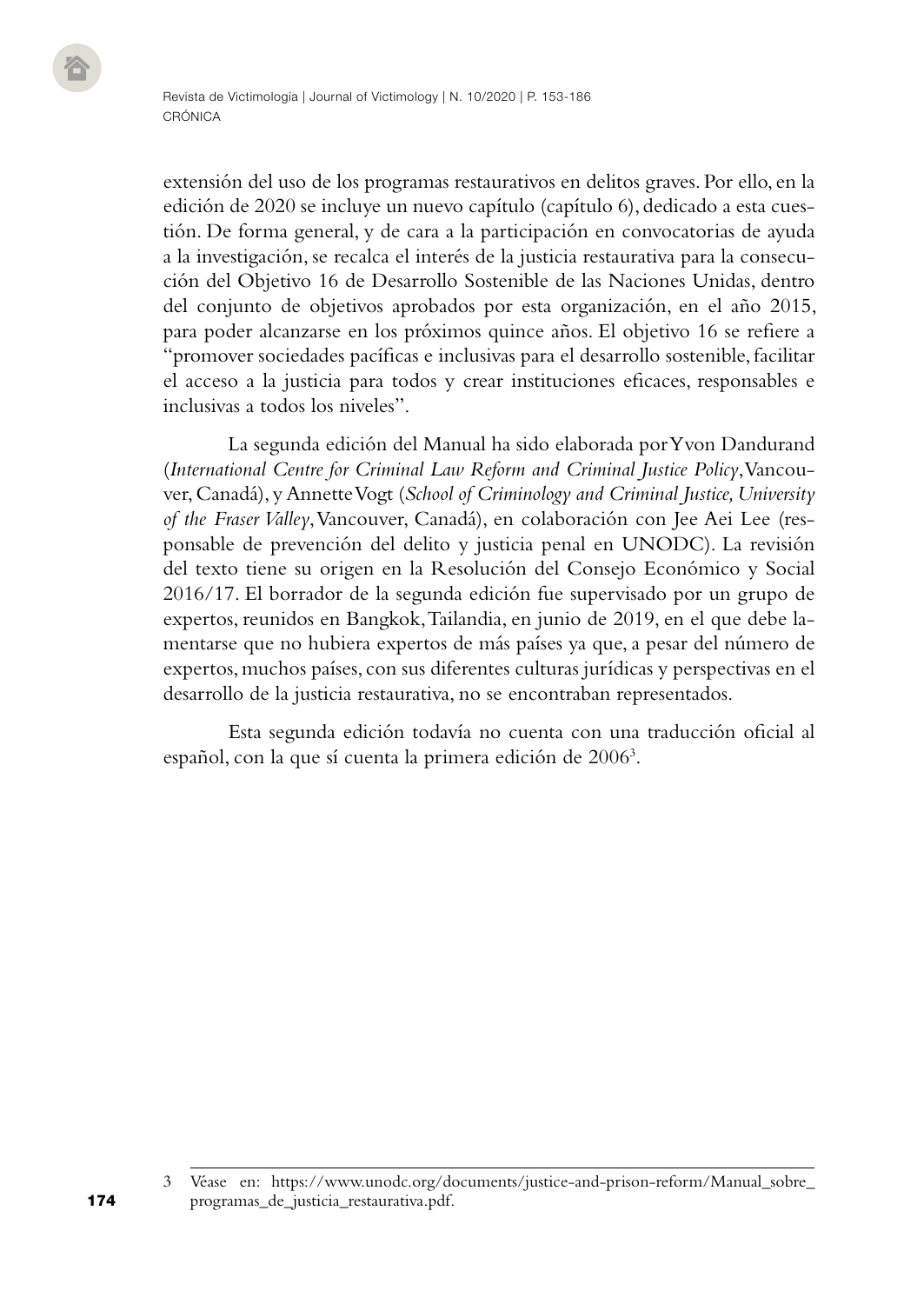Cuestionario de Impacto del Trauma (CIT). Madrid: TEA Ed. Crespo, M., González-Ordi, H., Gómez-Gutiérrez, M.M. y Santamaría, P. (2020).

#### María Crespo

Catedrática de Psicología Clínica de la Universidad Complutense de Madrid y Pablo Santamaría, director del departamento de I+D+i de TFA Fdiciones.

Este nuevo cuestionario, denominado *Cuestionario de Impacto del Trauma (CIT)* tiene como objetivo la valoración global de las secuelas y el impacto psicosocial de acontecimientos traumáticos en personas adultas. De este modo el cuestionario pretende proporcionar una panorámica general y amplia del impacto del trauma en la vida de la persona, siendo aplicable a todo tipo de acontecimientos traumáticos y en contextos forenses, clínicos o de investigación.

Como elementos novedosos de esta prueba cabe mencionar varios aspectos que se han tenido en cuenta en su planteamiento y diseño. En primer lugar, en relación con los datos de la investigación reciente que muestran la necesidad de que la evaluación de las personas que han sufrido un trauma vaya más allá de la mera consideración de la presencia o no del Trastorno de Estrés Postraumático -TEPT- (o de su diagnóstico), ya que este patrón binario no refleja adecuadamente las reacciones al trauma, obviando la sintomatología subumbral que, sin alcanzar criterios diagnósticos, provoca malestar y problemas significativos, pero también olvidando que las reacciones ante el trauma son diversas y que, de hecho, la patología no es la reacción más habitual ante el trauma.

Así mismo, se han tomado como referencia las recientes propuestas que plantean la aplicación de enfoques dimensionales para superar los problemas de las taxonomías tradicionales y las consiguientes clasificaciones diagnósticas; de modo particular se ha utilizado como referencia en el desarrollo del CIT la nosología cuantitativa del sistema *HiTOP –Hierarchical Taxonomy of Psychopathology* (Kotov et al., 2017), un sistema de clasificación derivado empíricamente que diseña una organización de la psicopatología cuantitativa y dimensional.

Por otra parte, y desde el punto de vista de la conceptualización del TEPT, si bien el CIT toma como referencia fundamental los criterios diagnósticos DSM-5 (APA, 2013), o la definición de TEPT y TEPT complejo del reciente CIE-11 (OMS, 2018) y se puede verificar el cumplimiento de dichos criterios a partir de la aplicación del CIT, también permite ir más allá de los criterios, ya que incorpora las aportaciones de los estudios recientes sobre la estructura latente de la sintomatología postraumática (e.g., Armour et al., 2015, 2016; Soberón et al., 2016), sobre el análisis de redes aplicado a la sintomatología del TEPT (Ross, Murphy y Armour, 2018; Sullivan, Smith, Lewis y Jones, 2018), así como aportaciones clínicas y experimentales sobre otras áreas afectadas por el trauma.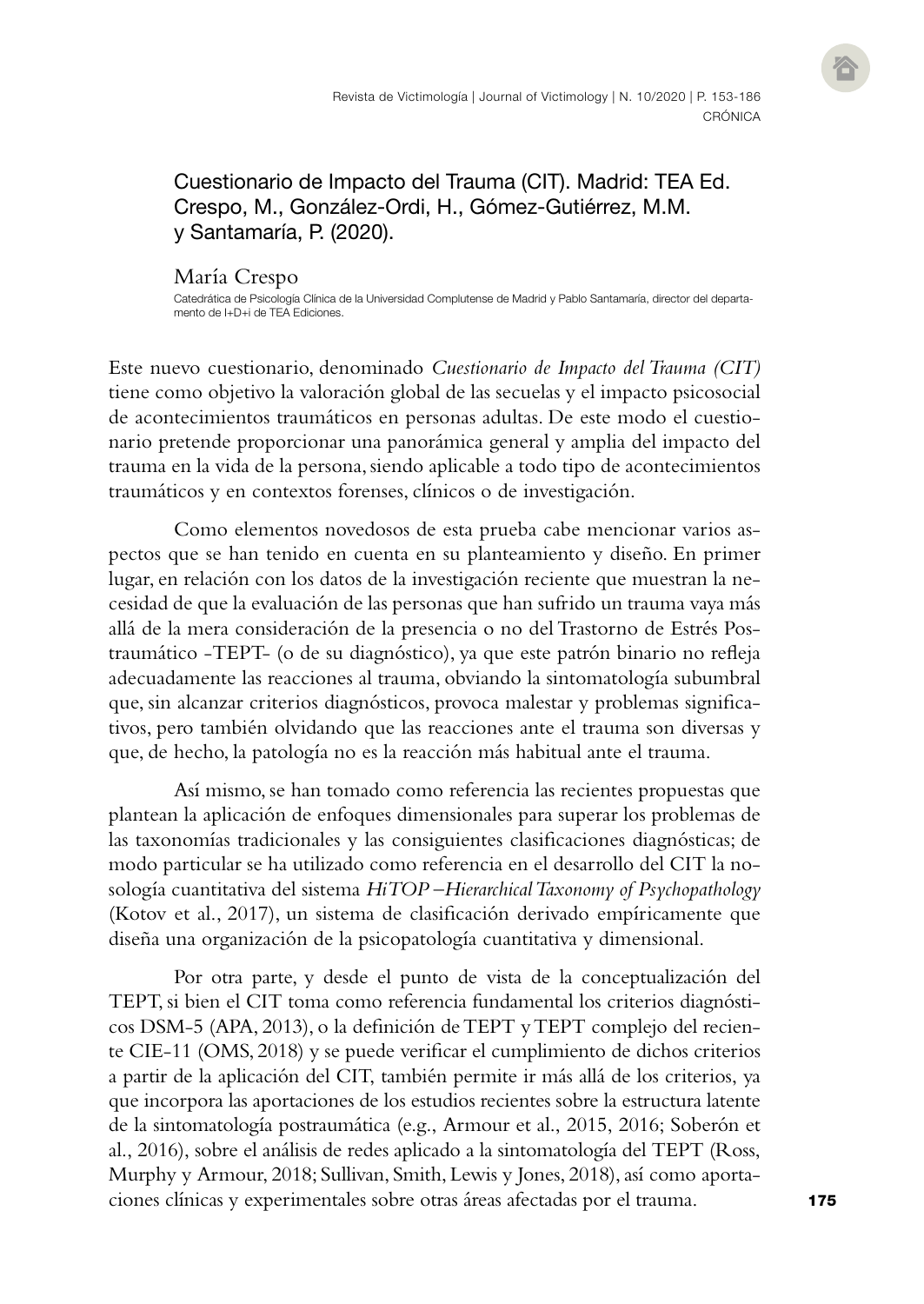El CIT se ha diseñado para la evaluación de población que haya sufrido cualquier tipo de acontecimiento traumático. Desde un *punto de vista clínico*, la información que aporta la prueba respecto a la sintomatología puede ser de gran utilidad en el diseño de programas de intervención individualizados, centrados en las áreas de la vida del paciente más afectadas por el trauma y en los síntomas que más malestar generan en cada caso. En este contexto la prueba también puede ser de utilidad clínica para la valoración de los efectos de las intervenciones implementadas en el medio y largo plazo.

La prueba también es de utilidad en la *evaluación forense y médico-legal* (peritaje, oficinas de víctimas, mutuas, aseguradoras…) permitiendo determinar el grado de afectación postraumática presente en la vida de la persona en el momento de la evaluación, las áreas afectadas y el grado en que se encuentran deterioradas, así como una estimación de en qué grado la persona está dando una imagen verosímil de sí misma o, por el contrario, está tratando de magnificar o exagerar la sintomatología que presenta (incluye escalas de validez de respuesta).

Igualmente, el CIT puede ser útil para la detección de personas afectadas por sintomatología postraumática *en personal que se vea expuesto a ellos por su trabajo* ya sea directamente o de forma vicaria (fuerzas de seguridad, personal de emergencias, voluntarios en dispositivos asistenciales, personal de atención psicosocial…) y poder determinar aquellas personas que pueden requerir atención y determinar el tipo de afectación que pueden presentar.

El CIT es una prueba que también puede resultar de utilidad en el contexto de la *investigación,* con una aplicación muy amplia ya que podría utilizarse en cualquier área de los ámbitos comentados anteriormente (clínico, forense…) vinculados a la investigación, así como en estudios epidemiológicos que intenten establecer el impacto personal y social de diversos acontecimientos traumáticos, ya sean de carácter individual o colectivo.

En síntesis, el CIT permite evaluar de manera íntegra la sintomatología postraumática y el TEPT y ayudar al profesional en sus labores de peritaje, orientación o intervención clínica o forense.

La prueba está compuesta por 189 ítems que se responden en aproximadamente 40 minutos y proporciona puntuaciones en 31 escalas que se agrupan en 5 bloques:

- Escalas de validez: Inconsistencia, Simulación y Disimulación.
- Escalas de estrés postraumático: Evitación, Intrusión, Alteración de la activación y la reactividad, Alteración cognitiva y del estado de ánimo, Disociación, Cambio vital o centralidad del suceso traumático.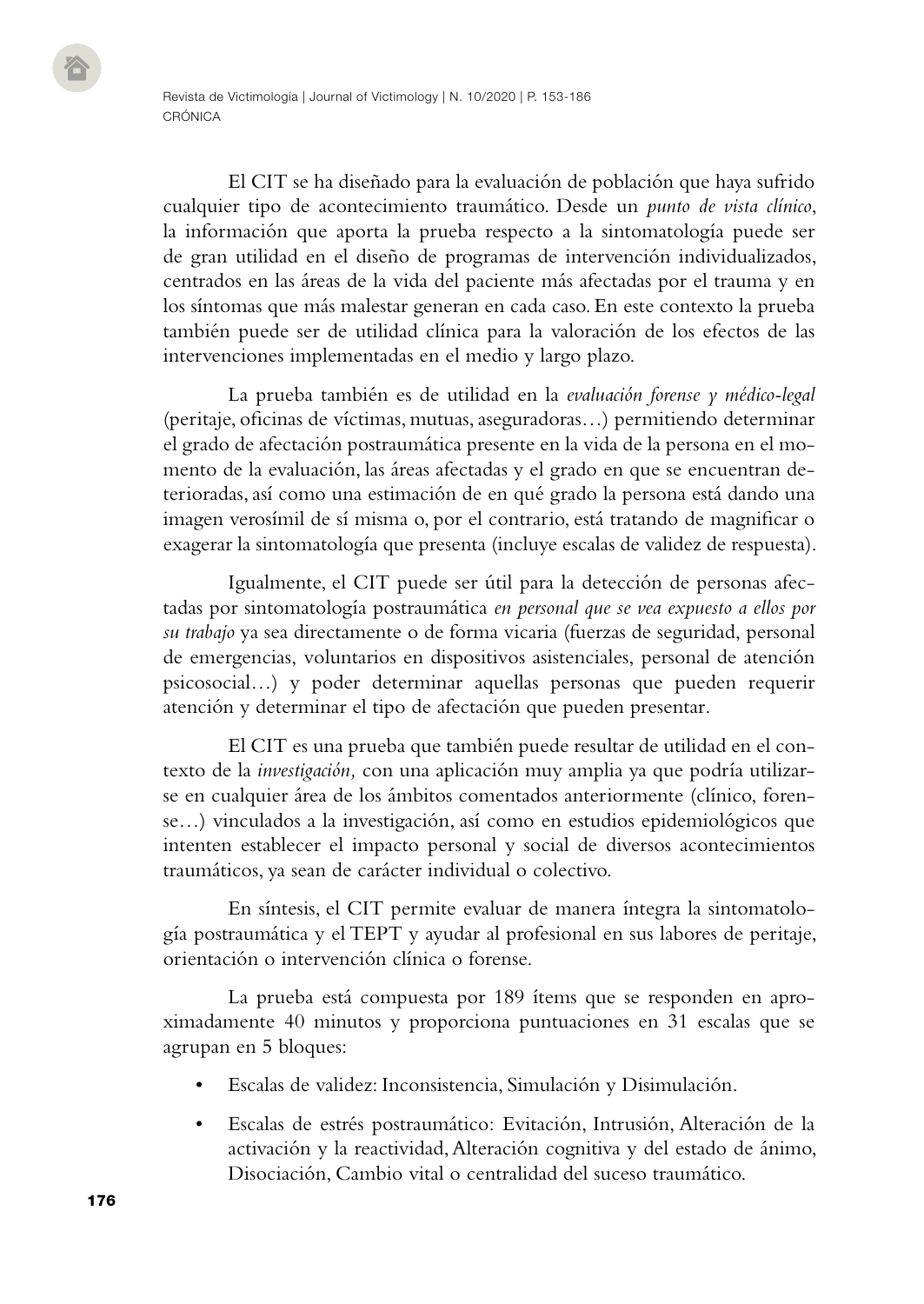- Escalas de síntomas postraumáticos:
	- Somáticos: Problemas somáticos, Alteraciones del sueño.
	- Emocionales: Ansiedad, Rumiación, Depresión, Desregulación emocional, Malestar sexual, Alteraciones en la conducta alimentaria, Ideación suicida, Autolesiones.
	- Conductuales: Abuso de sustancias, Conductas autodestructivas de riesgo, Conductas sexuales de riesgo, Ira.
	- Interpersonales: Dependencia emocional, Distanciamiento social.
- Escalas de alteraciones en las creencias: Creencias negativas sobre uno mismo, Creencias negativas sobre el mundo y el futuro, Creencias negativas sobre los demás, Creencias negativas de culpa, Autosabotaje emocional.
- Escala de deterioro en el funcionamiento clínicamente significativo en las diversas áreas de la persona (social, laboral, familiar, físico…).

El CIT integra toda esta información en un perfil de resultados para ofrecer una panorámica de las alteraciones y problemas que presenta la persona evaluada. Permite su aplicación tanto en formato de papel y lápiz como on-line y cuenta con amplios baremos de población general, clínica y forense. También dispone de una versión de *screening*.

Su publicación está prevista para verano de 2020 y puede acceder a toda la información acerca de la prueba en el siguiente enlace (así como solicitar ser avisado automáticamente una vez esté publicado): [http://web.teaediciones.](http://web.teaediciones.com/CIT-Cuestionario-de-Impacto-del-Trauma.aspx) [com/CIT-Cuestionario-de-Impacto-del-Trauma.aspx](http://web.teaediciones.com/CIT-Cuestionario-de-Impacto-del-Trauma.aspx)

#### **Notas**

## Medidas de apoyo para las víctimas de violencia de género durante el estado de alarma por COVID-19.

Dra. Violeta Fernández Lansac Psicóloga en el Punto Municipal del Observatorio Regional de Violencia de Género (PMORVG) de Coslada (Madrid).

La situación de alarma sanitaria ha vuelto a poner el foco en una de las poblaciones más vulnerables, las víctimas de violencia de género, obligadas a permanecer en un hogar que, lejos de ofrecerlas protección, supone un escenario de máximo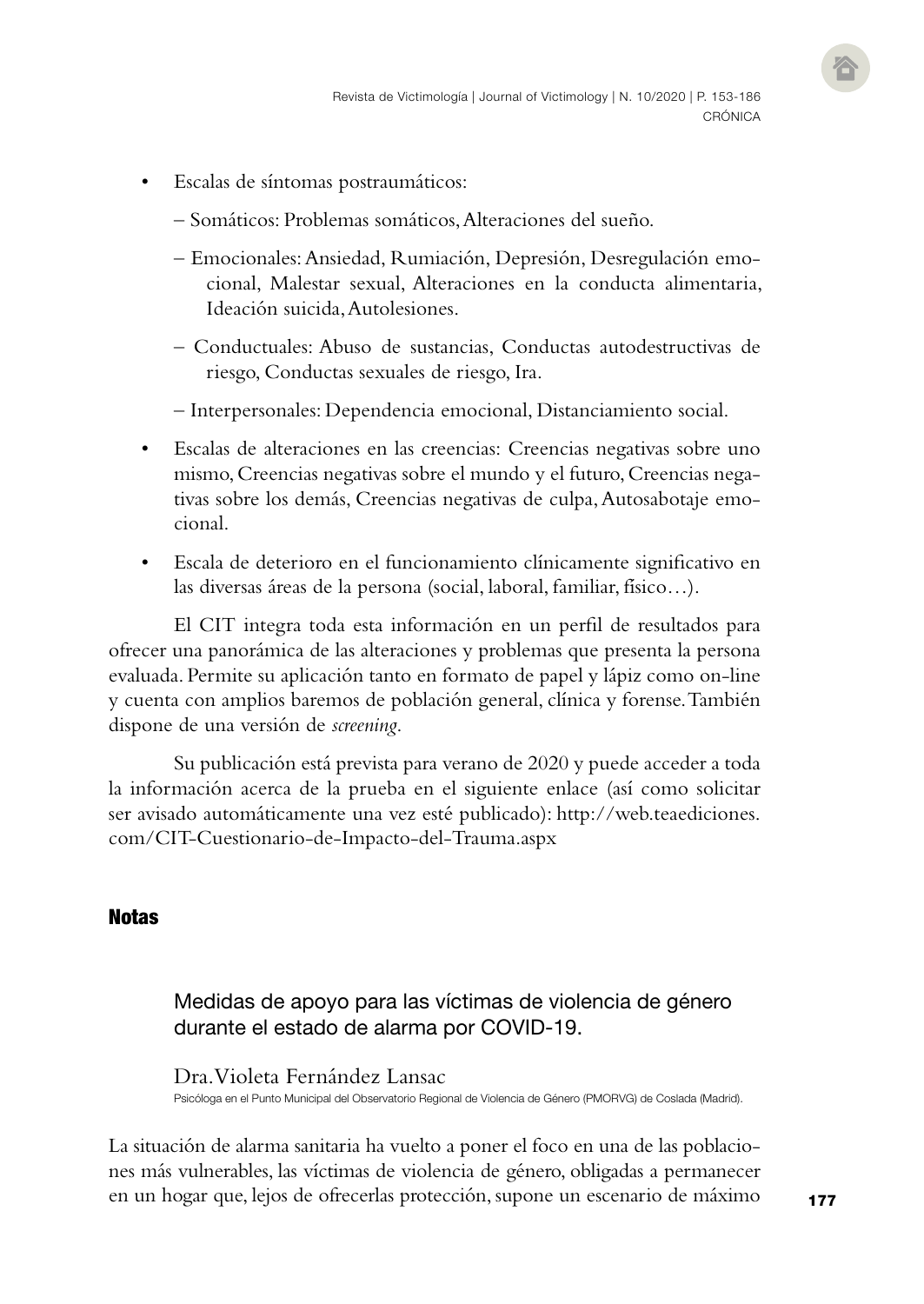riesgo. Muchas mujeres se ven forzadas a convivir con su maltratador las 24h del día, incrementándose el control que éste ejerce sobre ellas y multiplicándose las posibilidades de sufrir enfrentamientos que pongan en peligro su integridad física y/o emocional. No en vano, el Ministerio de Igualdad ha concluido que el **riesgo de sufrir agresiones ha aumentado con el confinamiento.** Recientemente informaba que el número de llamadas al 016 había aumentado un 18,2% en la quincena del 14 al 29 de marzo con respecto a las mismas fechas del año pasado y hasta un 47,3% durante la primera quincena de abril.

Estos datos alertan sobre la necesidad de implementar medidas efectivas para ofrecer asistencia a las víctimas en circunstancias excepcionales y reforzar las desarrolladas hasta el momento. Conviene recordar que llevamos 18 asesinatos machistas en lo que va de año y, como resultado, 11 menores han quedado huérfanos y huérfanas, representando estas cifras tan solo la punta del iceberg de un problema estructural de raíces históricas, que está ahora encontrando soporte en nuevas formas de ideología machista.

Con el fin de dar respuesta a esta situación, el Ministerio de Igualdad ha desarrollado el **Plan de Contingencia contra la violencia de género ante la crisis del COVID-19** y, como parte del mismo, ha declarado servicios esenciales aquellos de asistencia a las víctimas, por lo que deberán garantizar su normal funcionamiento. Además, ha previsto la habilitación de hoteles para alojar a las víctimas que no encuentren plaza en los recursos de emergencia habituales. A nivel de prevención, el Gobierno ha puesto en marcha la campaña **"Estamos contigo. La violencia de género la paramos unidas**", que fomenta la sensibilización y la implicación de toda la sociedad en la denuncia de la violencia machista.

Otra de las medidas incluidas en el Plan ha sido la elaboración y difusión de la **Guía de actuación para mujeres que estén sufriendo violencia de género en situación de permanencia domiciliaria derivada del estado de alarma por el COVID-19**. En esta guía se recogen todos los recursos disponibles de información y asistencia a las víctimas, los teléfonos de emergencias, se proporciona un servicio vía Whatsapp para obtener apoyo psicológico y la AAP ALERTCOPS para enviar a la policía la localización de la usuaria en caso de riesgo. Además, se ofrecen recomendaciones generales de actuación ante una agresión y soluciones a problemáticas habituales, como las derivadas del régimen de visitas de los menores o la protección de los animales domésticos. También se recuerda que no se sancionará la salida del domicilio cuando este motivada por una situación de violencia de género.

Desde otros sectores gubernamentales también se han adoptado medidas para ayudar a las víctimas de este tipo de agresiones. El Instituto Andaluz de la Mujer ha publicado su propia **Guía de recursos para la atención a mu-**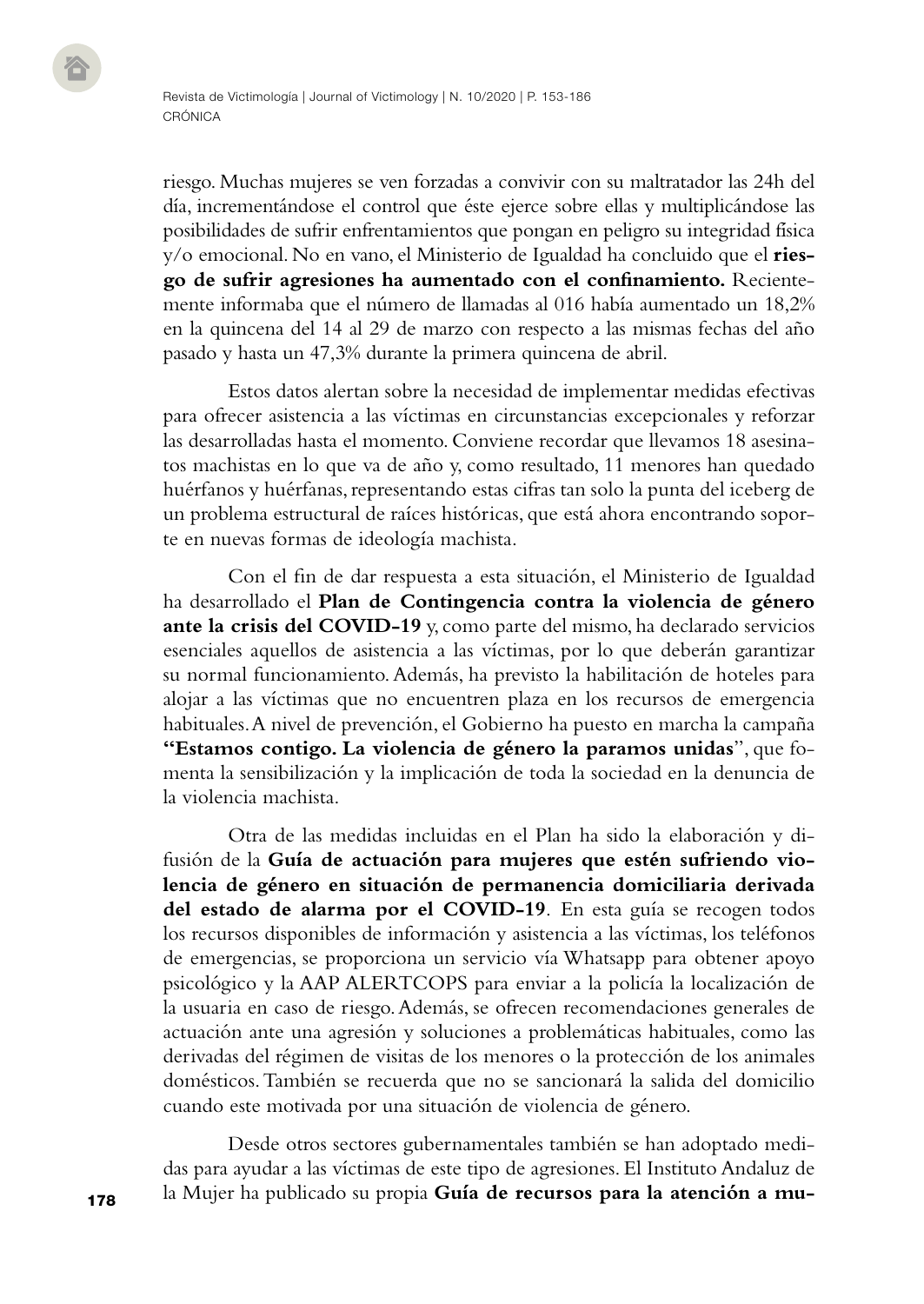**jeres en situación de violencia de género durante el estado de alarma por el COVID-19 (IAM).** Por su parte, el Gobierno de Canarias, en colaboración con los Colegios Oficiales de Farmacéuticos, difundió la clave **"Mascarilla 19"** para que las mujeres pudiesen solicitar auxilio en cualquier farmacia. Otras comunidades autónomas se han sumado rápidamente a esta iniciativa. La Comunidad de Madrid, por su parte, ha desarrollado su propia campaña de sensibilización, bajo el lema "**Tú no te quedes en casa"**, que alienta a llamar al 012 para denunciar los casos de violencia de género.

En definitiva, a nivel institucional, y sin olvidar la imprescindible labor de las asociaciones no gubernamentales de apoyo a las mujeres, se han articulado distintos mecanismos para atender a las víctimas de violencia de género y proporcionarles una respuesta inmediata ante las agresiones que puedan sufrir durante la crisis del COVID-19. Es especialmente en este escenario de incertidumbre y angustia cuando debemos redoblar los esfuerzos para atender a las personas más desprotegidas. Como nota positiva, hay que recordar que toda crisis encierra una oportunidad para el cambio. Por ello, algunas mujeres encuentran en esta situación el impulso necesario para romper las barreras de su relación y emprender una nueva vida libre de violencia. Debemos estar preparados para tender nuestras manos cuando esto sucede.

#### *Enlaces a materiales*

#### *Campañas de sensibilización*

- "Estamos contigo. La violencia de género la paramos unidas" (Ministerio de Igualdad, Gobierno de España). [http://www.violenciagenero.](http://www.violenciagenero.igualdad.gob.es/sensibilizacionConcienciacion/campannas/violenciaGobierno/todoSaldraBien/home.htm) [igualdad.gob.es/sensibilizacionConcienciacion/campannas/violencia-](http://www.violenciagenero.igualdad.gob.es/sensibilizacionConcienciacion/campannas/violenciaGobierno/todoSaldraBien/home.htm)[Gobierno/todoSaldraBien/home.htm](http://www.violenciagenero.igualdad.gob.es/sensibilizacionConcienciacion/campannas/violenciaGobierno/todoSaldraBien/home.htm)
- "Mascarilla 19" (Gobierno de Canarias). [https://www.gobiernode](https://www.gobiernodecanarias.org/icigualdad/comunicacion/comunicacion_institucional/Campanas_VG/mascarilla19/index.html)[canarias.org/icigualdad/comunicacion/comunicacion\\_institucional/](https://www.gobiernodecanarias.org/icigualdad/comunicacion/comunicacion_institucional/Campanas_VG/mascarilla19/index.html) [Campanas\\_VG/mascarilla19/index.html](https://www.gobiernodecanarias.org/icigualdad/comunicacion/comunicacion_institucional/Campanas_VG/mascarilla19/index.html)
- "Tú no te quedes en casa" (Comunidad de Madrid). [https://www.](https://www.comunidad.madrid/servicios/asuntos-sociales/campana-tu-no-te-quedes-casa) [comunidad.madrid/servicios/asuntos-sociales/campana-tu-no-te-que](https://www.comunidad.madrid/servicios/asuntos-sociales/campana-tu-no-te-quedes-casa)[des-casa](https://www.comunidad.madrid/servicios/asuntos-sociales/campana-tu-no-te-quedes-casa)

#### *Guías*

• Guía de actuación para mujeres que estén sufriendo violencia de género en situación de permanencia domiciliaria derivada del estado de alarma por el COVID-19 (Ministerio de Igualdad, Gobierno de Es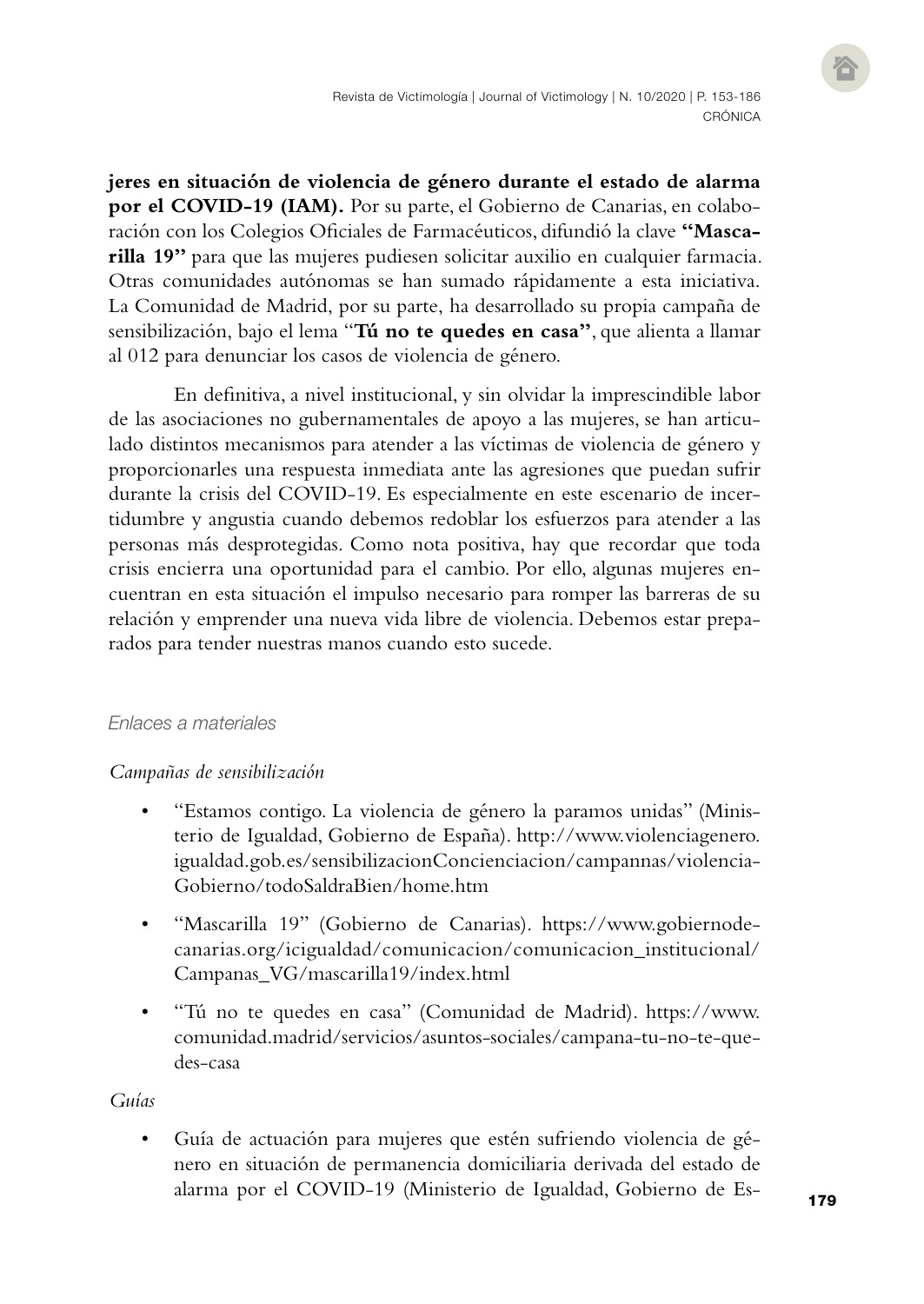paña). [http://www.violenciagenero.igualdad.gob.es/informacionUtil/](http://www.violenciagenero.igualdad.gob.es/informacionUtil/covid19/GuiaVictimasVGCovid19.pdf) [covid19/GuiaVictimasVGCovid19.pdf](http://www.violenciagenero.igualdad.gob.es/informacionUtil/covid19/GuiaVictimasVGCovid19.pdf)

• Guía de recursos para la atención a mujeres en situación de violencia de género durante el estado de alarma por el COVID-19 (Instituto Andaluz de la Mujer). [https://www.juntadeandalucia.es/institutodelamu](https://www.juntadeandalucia.es/institutodelamujer/files/NOTICIAS/Gu%C3%ADa%20de%20Recursos%20para%20la%20Atención%20de%20Mujeres%20(2).pdf)[jer/files/NOTICIAS/Gu%C3%ADa%20de%20Recursos%20para%20](https://www.juntadeandalucia.es/institutodelamujer/files/NOTICIAS/Gu%C3%ADa%20de%20Recursos%20para%20la%20Atención%20de%20Mujeres%20(2).pdf) [la%20Atención%20de%20Mujeres%20\(2\).pdf](https://www.juntadeandalucia.es/institutodelamujer/files/NOTICIAS/Gu%C3%ADa%20de%20Recursos%20para%20la%20Atención%20de%20Mujeres%20(2).pdf)

#### Edadismo en tiempo de coronavirus

Gema Pérez Rojo

Dra. Psicología. Profesora titular de la Universidad CEU San Pablo. Investigadora y experta en personas mayores.

El virus COVID-19 ha generado la situación de emergencia sanitaria a nivel global en la que nos encontramos, no sólo por la rapidez de su contagio, sino por la gravedad de los síntomas y el riesgo de mortalidad que tiene en comparación con otros virus. Los primeros datos epidemiológicos de la enfermedad han sido utilizados para conocer a qué personas podría afectarles más, indicando que la edad es una de las variables que puede aumentar la probabilidad del contagio, gravedad de los síntomas y posible mortalidad (Brooke, J. y Jackson, D., 2020). Pero eso no justifica la equivalencia que se ha establecido entre la edad y el virus. Todo deriva del enfoque negativo y de pérdidas relacionado con el envejecimiento, pero lo cierto es que, a lo largo de estos años, las personas envejecen en mejores condiciones, no sólo a nivel físico, sino psicológico y social, demostrándose la gran heterogeneidad propia del envejecimiento. Si se pudiera establecer una relación causal entre el virus y la edad, en todas las personas con la edad que se estableciera como punto crítico, el virus estaría presente, de la misma manera y con las mismas consecuencias, y esto no es así. Somos conscientes, y así lo reflejan en los medios de comunicación y las investigaciones realizadas, de cómo personas mayores (e incluso muy mayores) se recuperan completamente del virus o de como muchos, aunque hayan estado expuestos, no les ha afectado. Existen datos también que indican que hay otros factores como: ser hombre, el consumo de tabaco o alcohol, el sobrepeso o la enfermedad crónica previa, que se relacionan con el riesgo de contagio, aunque se les presta menos atención, cuando lo cierto es que la enfermedad (sea la que sea) es multicausal.

Pero ¿por qué la edad cronológica suele ser utilizada, en muchos casos, como criterio? Se podrían dar variadas explicaciones. Por ejemplo, que la edad es un criterio rápido. Basta con mirar el DNI para establecerlo, sin necesidad de tener que evaluar nada más allá. No obstante, en ningún caso se puede justificar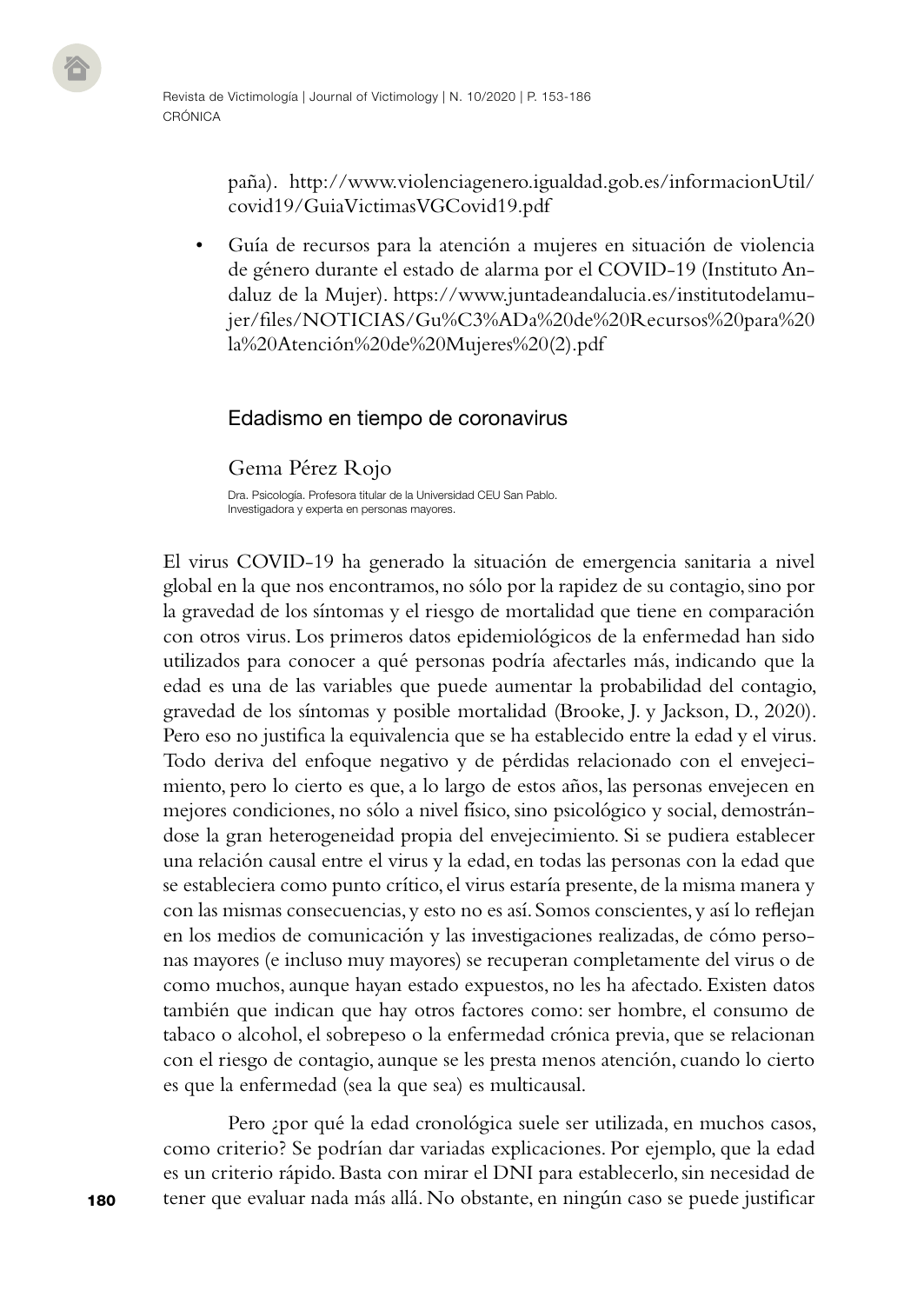el uso que se está haciendo de ella y, aunque es un factor de riesgo, no es un criterio suficiente para predecir el impacto que tendrá (Ayalon, 2020). El confinamiento y el aislamiento al que estamos sometidos tiene consecuencias negativas para todos, sea cual sea nuestra edad. No obstante, el impacto de los sentimientos de soledad y de la falta de movilidad han sido muy estudiados con población mayor y se conocen las consecuencias negativas de ellos, incluyendo el aumento del riesgo de mortalidad. Las consecuencias de la soledad en personas mayores incluyen ansiedad, depresión, alteración cognitiva, problemas cardiovasculares y mortalidad (Santini et al., 2020). Incluso previamente a esta situación, ya se había realizado muchísima investigación relacionada con el tema, no sólo para conocer el nivel de la realidad de la soledad en personas mayores, sino también con el objetivo de desarrollar políticas que ayudaran a reducirla, al considerarla como una prioridad de salud pública. De manera que, a las consecuencias del contagio, se le suma (en este grupo de población) las posibles consecuencias del aislamiento, dando lugar a una combinación muy peligrosa. Máxime cuando, en un principio, se anunció que serían ellos y, especialmente los mayores de 70, los últimos en salir para evitar que se contagien, eludiendo además el contacto, especialmente con niños, para conseguirlo. Aunque, si todo va bien, y las personas se incorporan al mercado laboral de nuevo, ¿quién se encargará de los niños si los colegios y guarderías permanecen cerrados?

Con respecto a los niños, ha sido el primer grupo al que se le ha dado acceso al desconfinamiento. En parte, debido a las informaciones vertidas por expertos al determinar las consecuencias negativas de la situación de confinamiento para ellos. De la misma manera, ¿por qué no pensar, en base a los estudios científicos sobre el impacto de la soledad, en personas mayores que también pueden necesitar salir del confinamiento lo antes posible?

Y qué decir de la situación de confinamiento que se está viviendo en las residencias de mayores. Si eso mismo tuviera lugar con otros grupos de edad, ¿se percibiría e interpretaría de la misma manera? No pueden recibir visitas de familiares y amigos, aunque los que puedan utilizar su propio teléfono (o el de algún trabajador) pueden estar en contacto con sus seres queridos a través de ese medio. Pero ¿qué ocurre en el caso de las personas mayores con demencias? Personas que ya no se pueden comunicar de una forma convencional, ¿cómo se abordan esas situaciones? ¿sería así con otros grupos de edad, con otras patologías?

Además, esta situación de emergencia sanitaria ha dado lugar a que se retrate a las personas mayores como grupo homogéneo, cuando, por un lado, con el aumento exponencial de la esperanza de vida, esta etapa se ha convertido en la etapa más amplia y, por otro lado, los estudios reflejan la gran heterogeneidad del envejecimiento. Se repite que son vulnerables con mensajes que transmiten paternalismo ("nuestros mayores") y sobreprotección, a pesar de que

181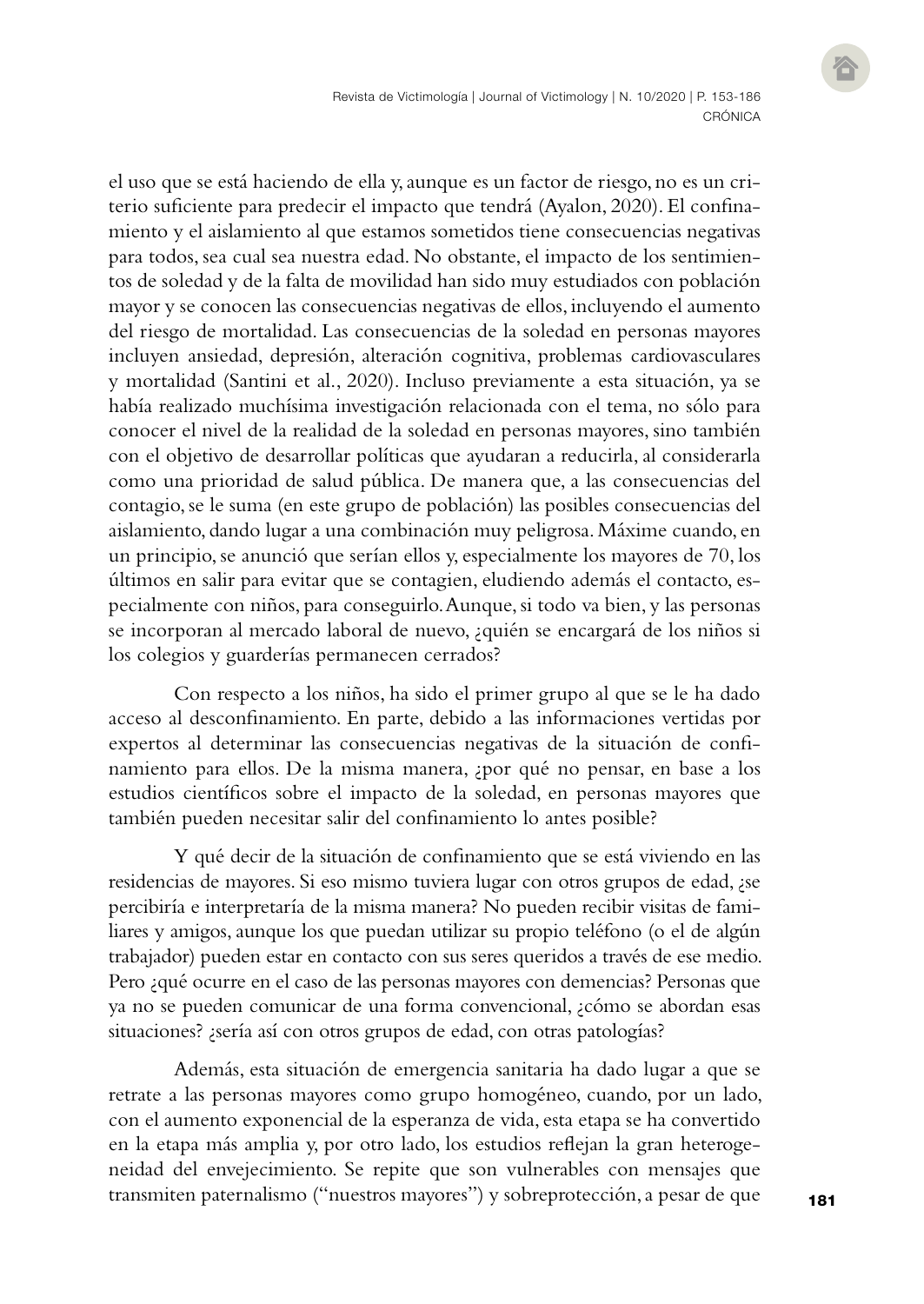la literatura científica indica que esto puede tener graves consecuencias. Las personas mayores a lo largo de su trayectoria vital han tenido que enfrentarse a adversidades, las cuales han podido superar o aceptar gracias a fortalezas psicológicas como la resiliencia, la aceptación o la gratitud, entre otras.

Ignorar estos aspectos puede dar lugar al fenómeno del edadismo. El edadismo fue definido por Butler en 1969 como la discriminación basada en la edad. Algunos ejemplos de ese edadismo pueden estar relacionado con el acceso a los recursos. En este caso concreto, algunos medios han dado titulares como "recomiendan no poner respirador a los pacientes de más de 80 años" o "se aconseja dar prioridad en el uso de recursos asistenciales a quien más se pueda beneficiar, en términos de años de vida salvados, de máxima supervivencia y de evitar ingresos de pacientes con escaso beneficio". En este caso parece que se plantea la proporción de recursos para intentar curar la enfermedad en función de la edad. Una persona mayor, al escucharlo, podría pensar en el tiempo que ha cotizado durante toda su vida y lo que ha aportado a la sociedad, incluso lo que sigue aportando en el momento actual, con el cuidado de nietos y apoyo económico a sus hijos, es decir, apoyo instrumental pero también apoyo emocional, para que en el momento en el que necesita algo, que pueda ayudarle a mejorar, alguien se plantea si dárselo o no, en función de la edad que tenga. ¿Cómo nos haría sentirnos a nosotros? Puede que en ese momento pudiéramos sentir que valemos menos por el hecho de tener más años.

Parece evidente que el valor de las personas no puede estar condicionado por la edad, cada ser humano es valioso por el hecho de ser, no por lo que hace, ni mucho menos por su edad.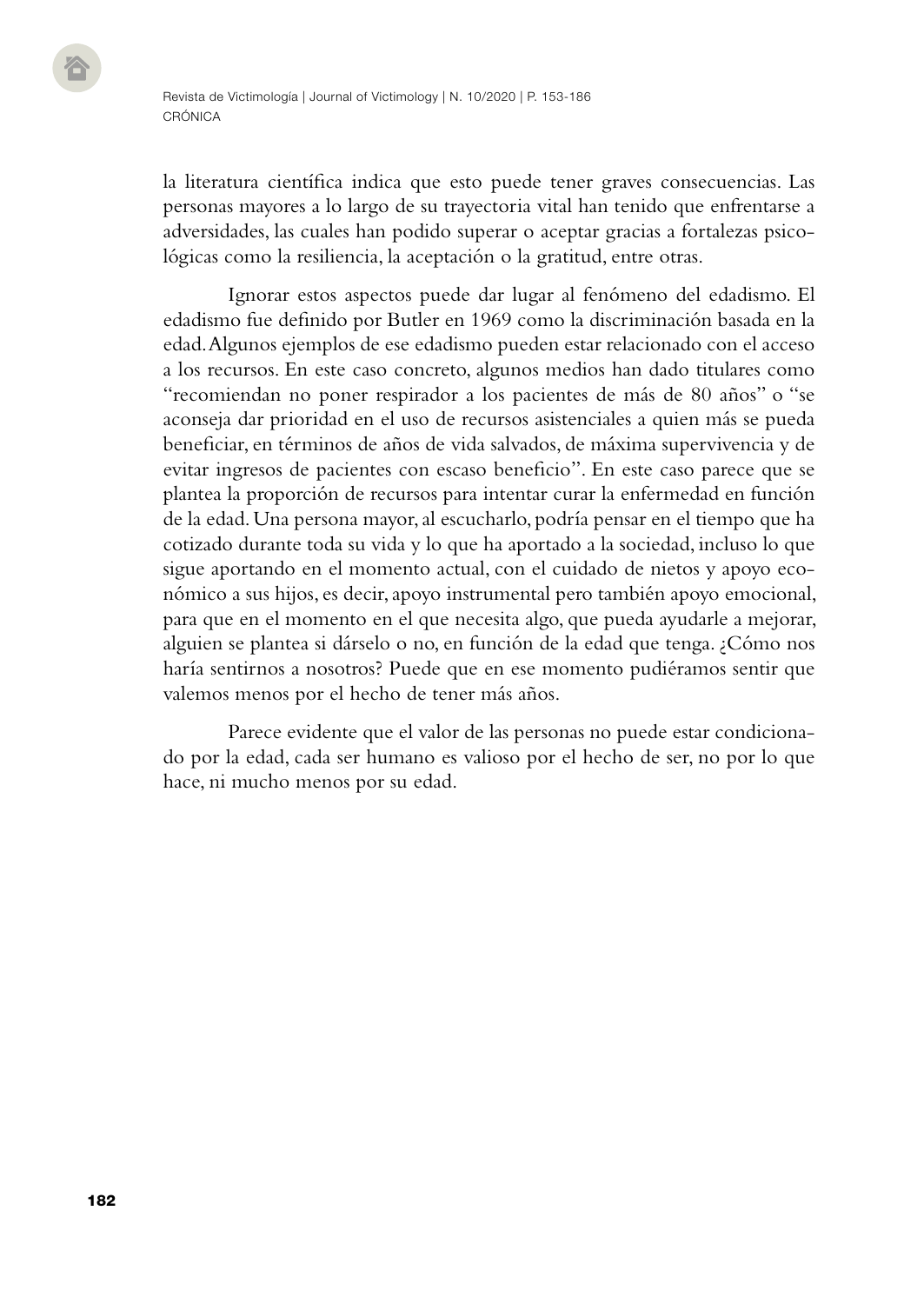## La importancia de entender el bienestar tras el trauma: Aproximación desde la metodología cualitativa

### André Pemau

Psicólogo. Estudiante Máster Psicología General Sanitaria-Facultad de Psicología-Universidad Complutense de **Madrid** 

#### Dra. Carolina Marín

Profesora Contratada Doctora. Facultad de Psicología-Universidad Complutense de Madrid

#### Dr. Gonzalo Hervás

Profesor Contratado Doctor. Facultad de Psicología-Universidad Complutense de Madrid

Hace más de 15 años, la Organización Mundial de la Salud definió la salud mental como un estado completo de bienestar físico, mental y social (World Health Organization, 2004). Con esta definición se pretendía ir más allá de la ausencia de enfermedad para presentar la necesidad de una adecuada vida social, autonomía y propósito de vida.

A pesar de que tanto profesionales como investigadores aceptan y comparten dichas definiciones, la realidad es que, en ocasiones seguimos observando la salud desde la contraposición con la enfermedad. Evidentemente enfermedad y salud mental están interrelacionadas, pero la ausencia de la primera no nos indica presencia de la segunda (Westerhof y Keyes, 2010). Esta tendencia se pone de manifiesto al observar la gran cantidad de trabajos que siguen centrándose únicamente en el estudio de síntomas como único aspecto relevante en la aplicación de intervenciones o programas de salud mental.

En las últimas décadas se han publicado numerosos estudios científicos centrados en el bienestar general y emociones positivas (Vázquez et al., 2009; Vázquez y Hervás, 2008), sin embargo, son escasos los trabajos (ver Díaz, Stavraki, Blanco y Bajo, 2018) donde se contempla esta faceta de la salud mental en relación con algunos trastornos en concreto, como por ejemplo el Trastorno por Estrés Postraumático (TEPT).

Estudios sobre las secuelas psicológicas de las víctimas del terrorismo apuntan a que años después del atentado pueden aparecer perfiles de necesidades muy dispares tanto en víctimas directas como indirectas. Así, nos podemos encontrar víctimas que siguen necesitando apoyo psicológico en relación con el trauma o sintomatología comórbida (depresión, ansiedad, problemas de abusos de sustancias…) y otras que, habiendo elaborado el trauma o con sintomatología residual pueden presentar niveles de bienestar general medio-alto comparado con la población general, demandándose un trabajo más centrado en el bienestar y las emociones positivas (Marín, Gómez-Gutiérrez, Crespo y Hervás, artículo bajo revisión).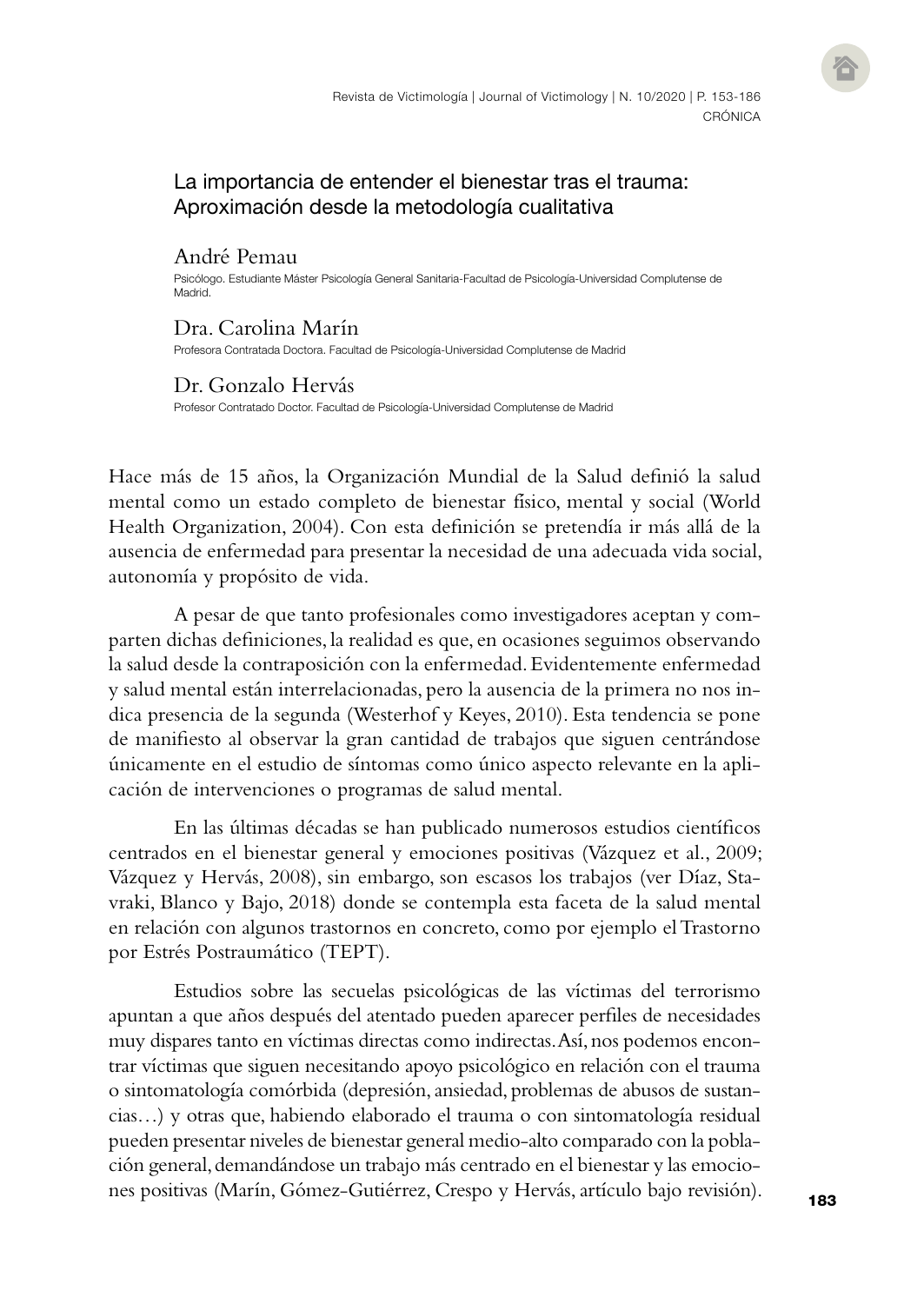Este escenario nos pone frente a la necesidad de estudiar cómo pueden coexistir sintomatología de un determinado trastorno o problemática psicológica y bienestar, así como sus diferentes correlatos, presentándose como un tema de interés fundamental en la evaluación y en el tratamiento.

Sin embargo, llegados a este punto nos encontramos con algunas dificultades y limitaciones que nos presenta la metodología cuantitativa y las técnicas de evaluación, ya que no se trata de evaluar sólo los niveles de bienestar sino entender qué significa bienestar tras un trauma antes de poder evaluar qué factores favorecen o impiden su aparición.

Aunque menos utilizada a nivel de investigación en psicología, la metodología cualitativa facilita una aproximación completamente distinta al objeto y a la población estudiada pudiendo resultar una buena alternativa en áreas relativamente desconocidas (Morgan y Krueger, 1993). La aproximación cualitativa nos ayuda a observar las propias palabras de los implicados, y ver cómo construyen sus significados, dado que permite que la población estudiada hable con las mínimas constricciones posibles. Solo viendo a través de los ojos de las víctimas, podremos llegar a entender cómo viven sus síntomas y cómo sienten que reconstruyen sus vidas y su "bienestar". Dentro de los diseños de investigación cualitativa la Teoría Fundamentada es uno de los más utilizados, la información se recopila de manera sistemática y es analizada. El investigador comienza con un área de estudio y permite que la teoría emerja a partir de los datos siendo una forma de que se genere conocimiento, aumente la comprensión y proporcione un guía hacia la acción (Strauss y Corbin, 1990).

Metodología cuantitativa y cualitativa deben complementarse, nutriéndose una de la otra. La metodología cuantitativa puede ayudar a definir aspectos mostrados de forma preliminar mediante la cualitativa. En la otra dirección, la información directa de las víctimas puede permitir una mejor comprensión de datos que perderían claridad y sentido si no se acompañan de la narrativa y contexto adecuados.

La aproximación cualitativa a un área complicada e inexplorada marca posibles futuras vías de investigación y trabajo con los pacientes, partiendo de una comprensión más profunda de sus necesidades y opiniones, puestas en sus propias palabras y narradas por ellos mismos.

Esta metodología no es completamente ajena al trabajo con víctimas de terrorismo o pacientes con TEPT, existiendo numerosos trabajos que han estudiado consecuencias psicológicas tras los atentados del 11 de septiembre (Johnson et al., 2017; North et al., 2010, 2014). Sin embargo, no ha sido aplicada al estudio de la salud y el bienestar en víctimas, dejando un área novedosa e interesante prácticamente inexplorada.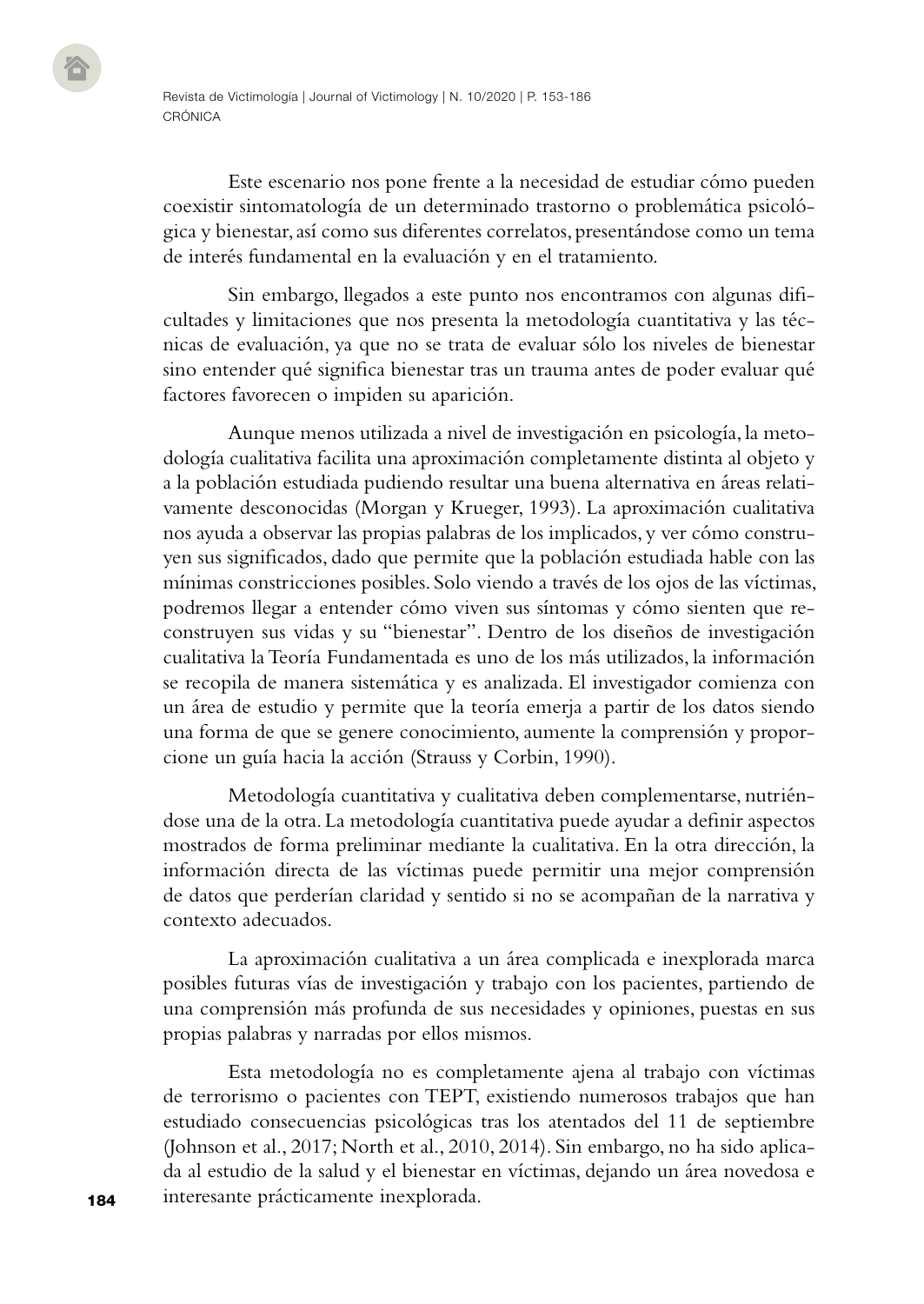Una excepción es el trabajo que se está desarrollando con víctimas de atentados terroristas sobre la interrelación entre el bienestar y sintomatología<sup>1</sup>. En esta aproximación se trata de aprovechar la metodología cualitativa a través de grupos de discusión para saber cómo entiende la persona que ha sufrido un atentado terrorista el bienestar, qué define como más importante, y qué factores ayudan o dificultan la aproximación a este concepto $^{\rm 4}.$ 

De forma preliminar, esta aproximación cualitativa nos presenta cómo, muchos años después de los atentados, los síntomas se convierten en el centro de la narrativa, para dejar poco espacio a la salud como tal. Muchos de los afectados ven el bienestar como una quimera difícil de alcanzar, o perteneciente a una parte anterior de su vida. Pero a la vez, señalan el importante papel de su familia y de la ayuda profesional en su recuperación. Es interesante comprobar que las víctimas directas e indirectas describen procesos similares y sus niveles de bienestar son parecidos.

En resumen, un objetivo relevante ante los problemas de salud mental debería ser tener en consideración, además de los factores asociados a síntomas, analizar y comprender los factores asociados a la recuperación del bienestar. Para ello, y con el fin de comprender de forma integral a las víctimas de acontecimientos traumáticos, es necesario que analicemos cómo definen ellos su propia salud y bienestar y las necesidades para su recuperación. Planteamos el uso de técnicas cualitativas, por su gran potencial como técnicas de exploración y por suponer una ventana para poder observar los conceptos y creencias de las víctimas relacionados con el bienestar.

## Referencias bibliográficas

- Díaz, D., Stavraki, M., Blanco, A., y Bajo, M. (2018). 11-M victims 3 years after Madrid terrorist attacks: looking for health beyond trauma. *Journal of Happiness Studies, 19*(3), 663-675.
- Johnson, A. E., North, C. S., y Pollio, D. E. (2017). Making Meaning of the September 11 Attacks: Spanish- and Mandarin-Speaking Focus Groups. *Journal of Loss and Trauma*, *22*(3), 213-227. [https://doi.org/10.1080/15](https://doi.org/10.1080/15325024.2017.1284489) [325024.2017.1284489](https://doi.org/10.1080/15325024.2017.1284489)

<sup>4</sup> Estos trabajos preliminares sobre trauma y bienestar en víctimas del terrorismo y en otros estudios relacionados con sintomatología ansiosa y depresiva y bienestar durante el confinamiento del Covid-19 estarán próximamente disponibles en: [https://www.ucm.es/traumay](about:blank)[bienestar/](about:blank)